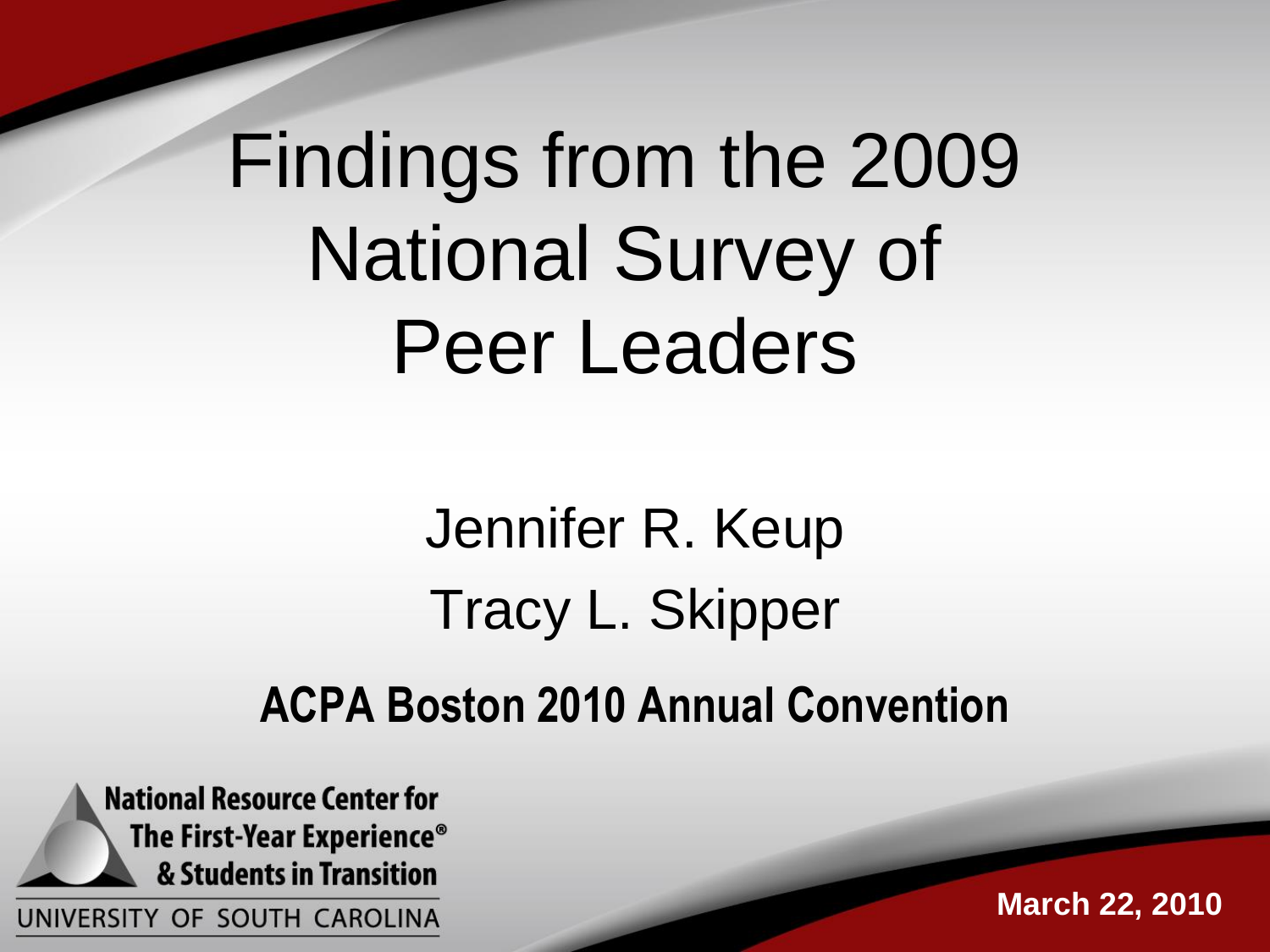### A Look to the Literature: Peers

Peers play a large role in college student success & can positively affect:

- Students' transition to college (*Brissette, Scheier, & Carver, 2002; Crissman Ishler, 2002; Feldman & Newcomb, 1969; Paul & Brier, 2001; Schlossberg, 1981*)
- Satisfaction with college (*Astin, 1993; Coffman & Gilligan, 2002*)
- Learning & academic performance (*Astin, 1993; Donahue, 2004; Kuh, Kinzie, Schuh, Whitt & Associates, 1991; Terenzini, Pascarella, & Blimling, 1996*)
- Persistence & retention (*Braxton, 2002; Potts, Schultz & Foust, 2003-4; Thomas, 2000; Tinto, 1993*)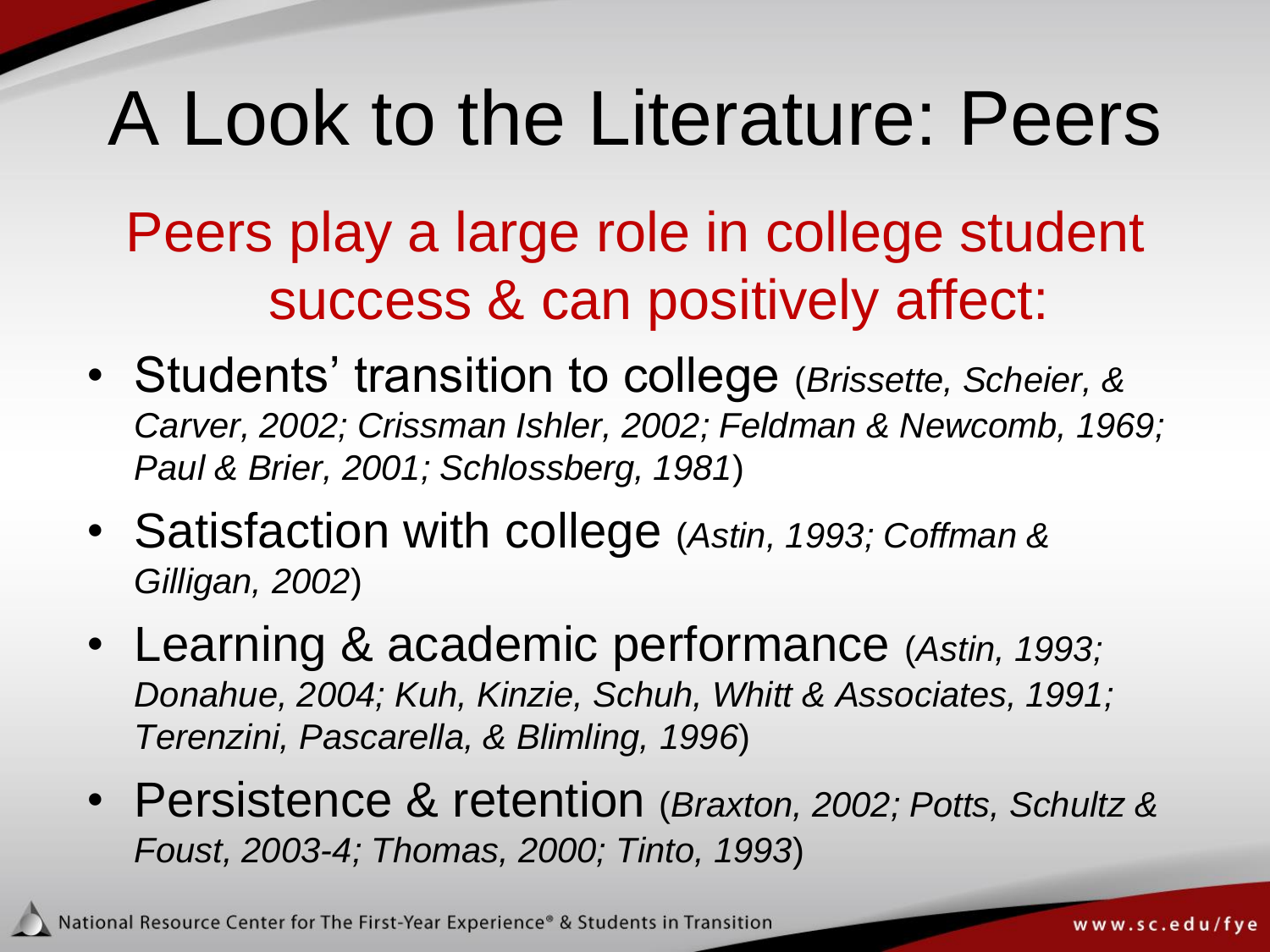"The student's peer group is the single most potent source of influence on growth and development during the undergraduate years" (*Astin, 1993, p. 398*)

"Students' interactions with their peers also have a strong influence on many aspects of change during college, [*including*] intellectual development and orientation; political, social, and religious values, academic and social self-concept; intellectual orientation; interpersonal skills; moral development; general maturity and personal development"

(*Pascarella and Terenzini ,1991, pp. 620-621*)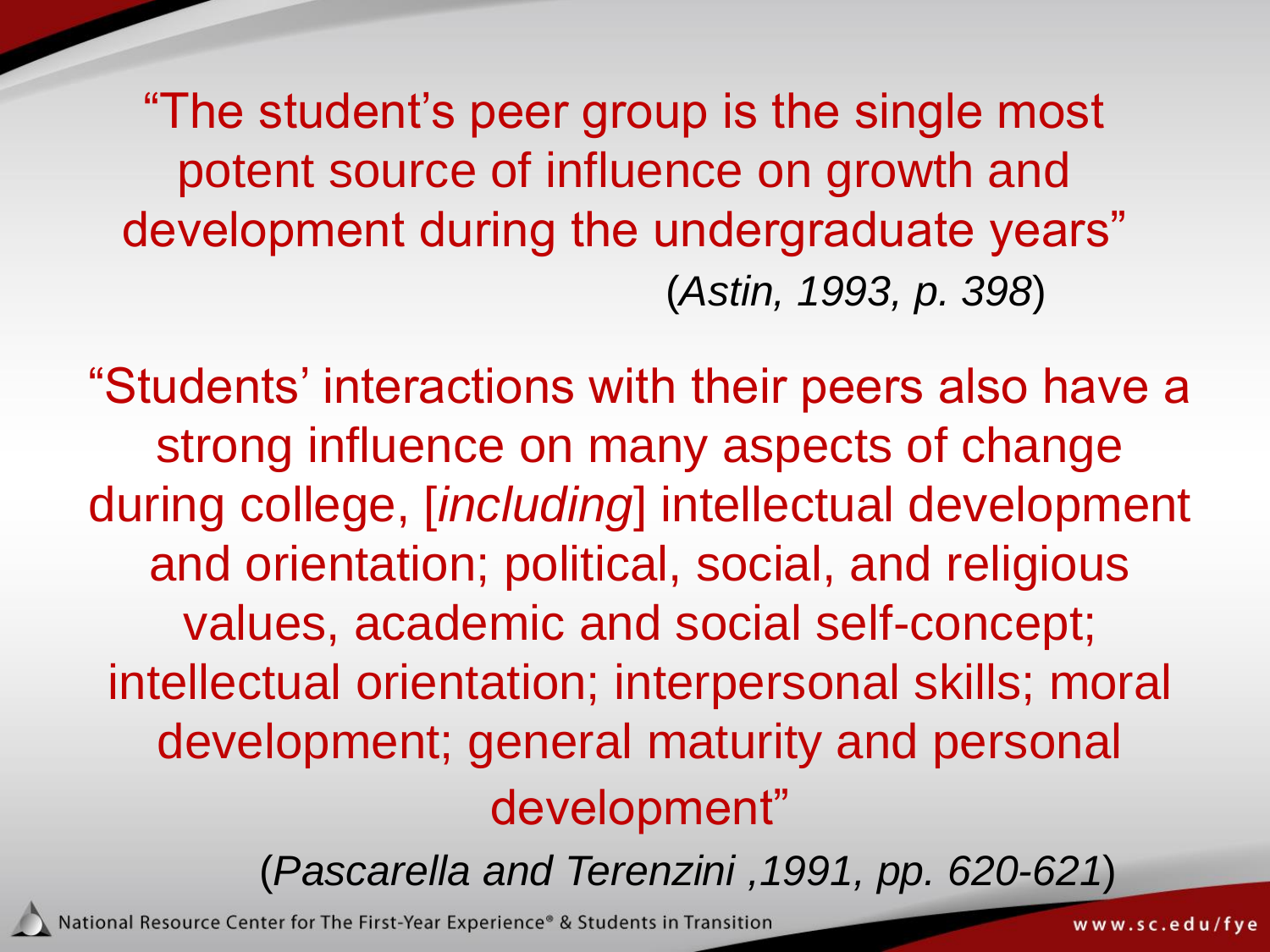### Literature on Peer Leadership

- Ender & Kay (2001) meta-analysis of research on peer leadership
	- o First emerged in residential life and orientation & remain most prominent in these settings
	- o Growing range of uses
	- o Least utilized but growing area: Academics
- Peer leaders are empowered to exert influence in a less intimidating way than staff or faculty (Cuseo, 1991; Hart, 1995)
- Peers are an efficient and effective resource, particularly at large institutions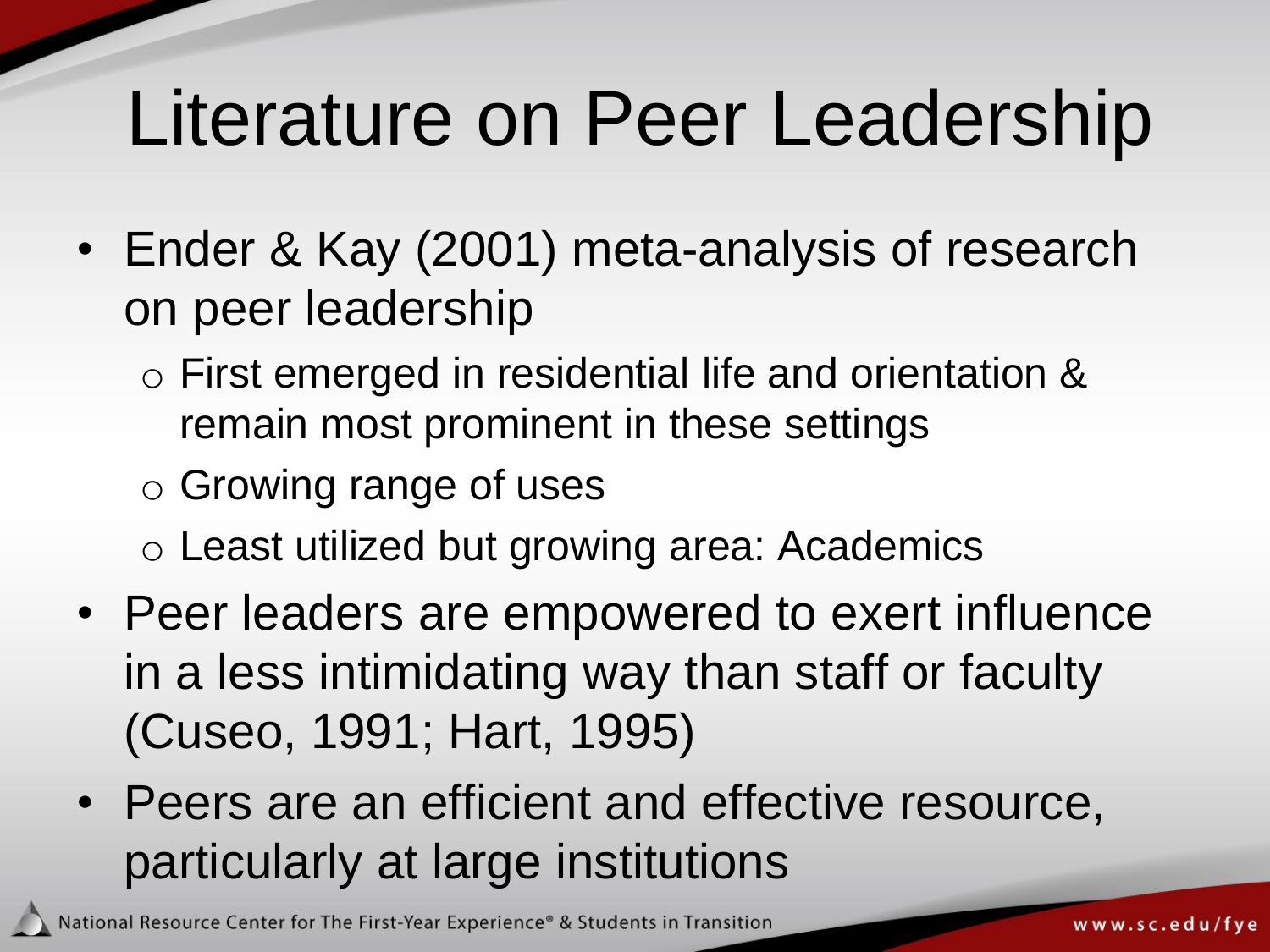# **How are peer leaders being utilized on your campuses?**

National Resource Center for The First-Year Experience® & Students in Transition

www.sc.edu/fye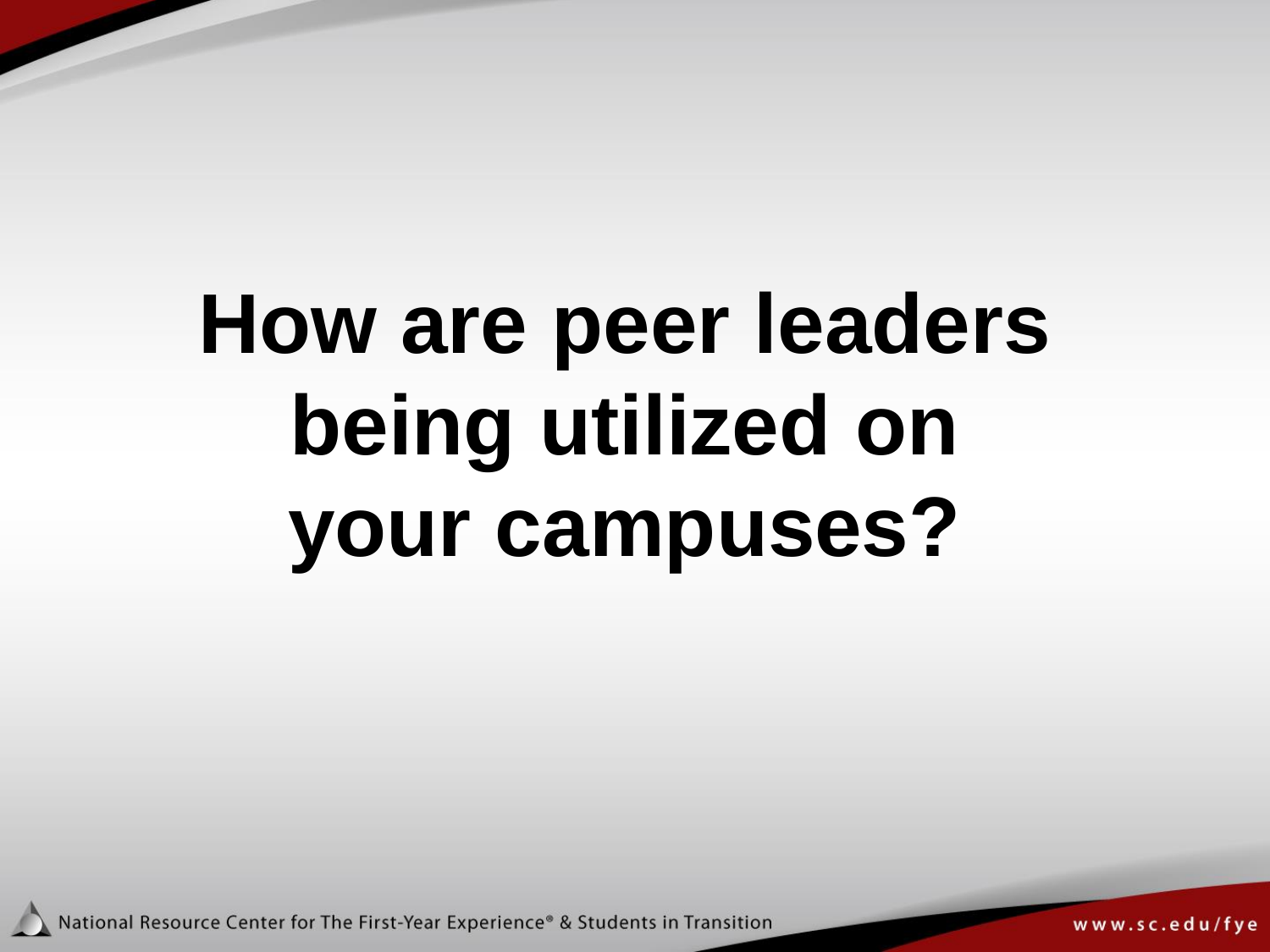### Current Study

- Limitations of past work on peer leaders
	- o Most were institution-specific studies
	- o Few focused on the experiences of the peer leaders
- Research questions for the current study
	- o What are the characteristics of peer leadership programs in higher education?
	- o What are the perceived outcomes of this experience for the peer leaders?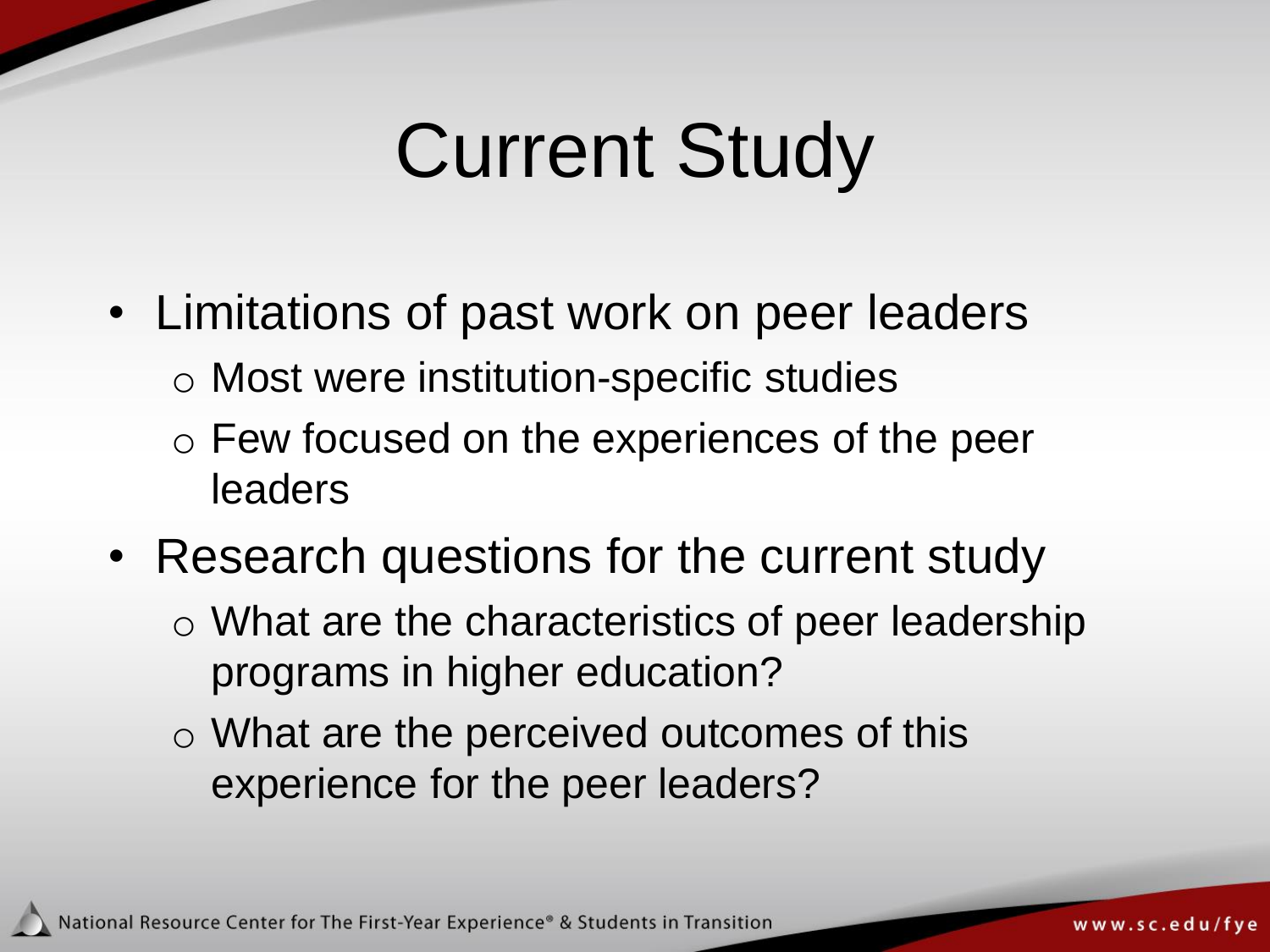### Data Source

- Peer Leadership Survey sponsored by NRC
- Administered in Spring, 2009 to 3,733 institutional reps asking them to forward to student peer leaders
- Online survey containing items on:
	- o Student demographics
	- o Experiences with peer leadership
	- o Characteristics of peer leader roles & programs
	- o Self-rated change related to PL experience
	- o Open-ended items
- 1,972 survey respondents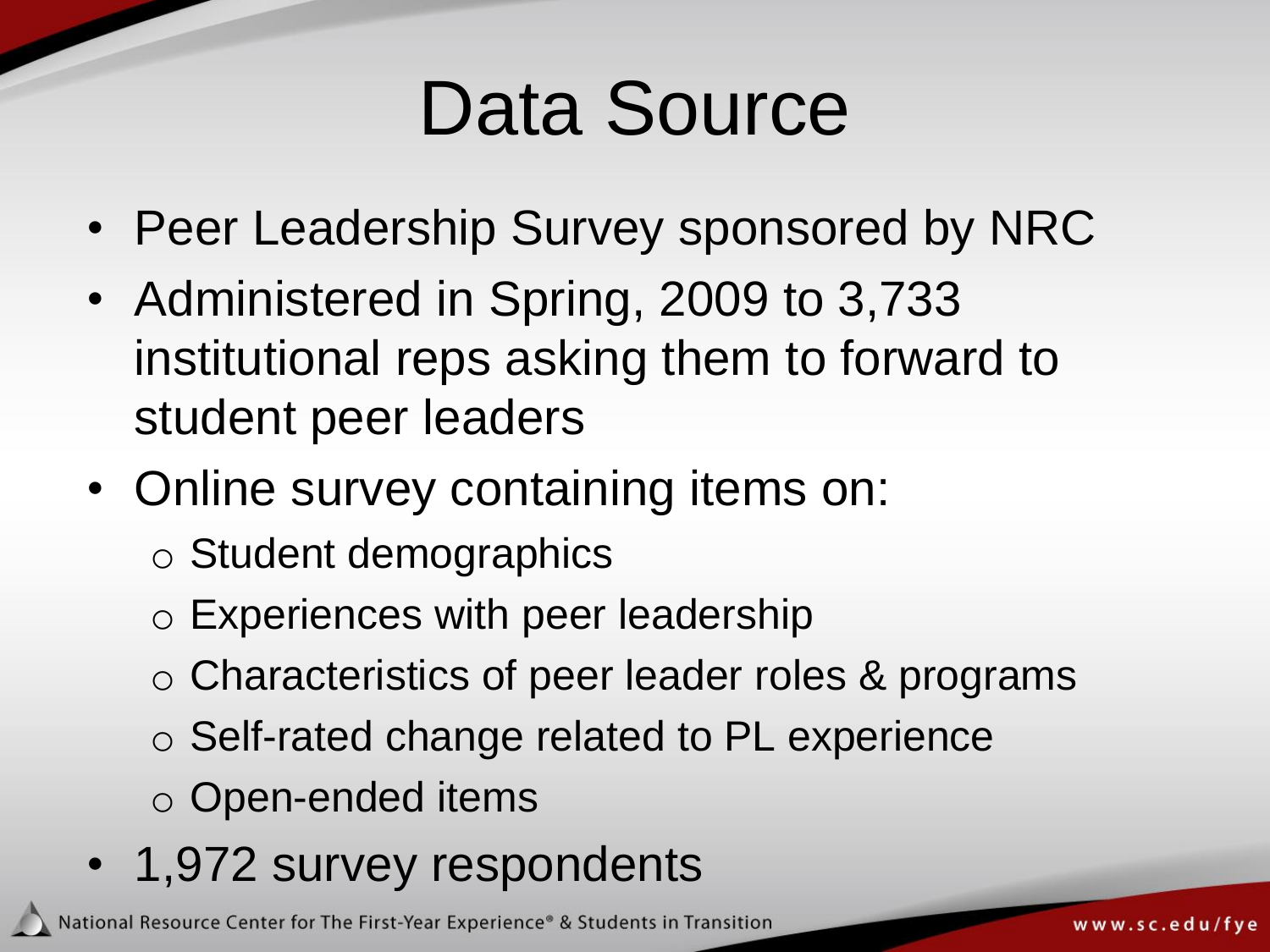# Sample

- Skewed toward:
	- o Female students (74% of respondents were women)
	- $\circ$  High academic performers (80% reported GPA  $\geq$  3.0)
	- o Students engaged in peer leadership
- Adequate representation by:
	- o Race/ethnicity
	- o Class standing
	- o In-state vs. out-of-state students
	- o Residential vs. commuter students
- Not nationally representative but comprehensive
- First national portrait of peer leader experiences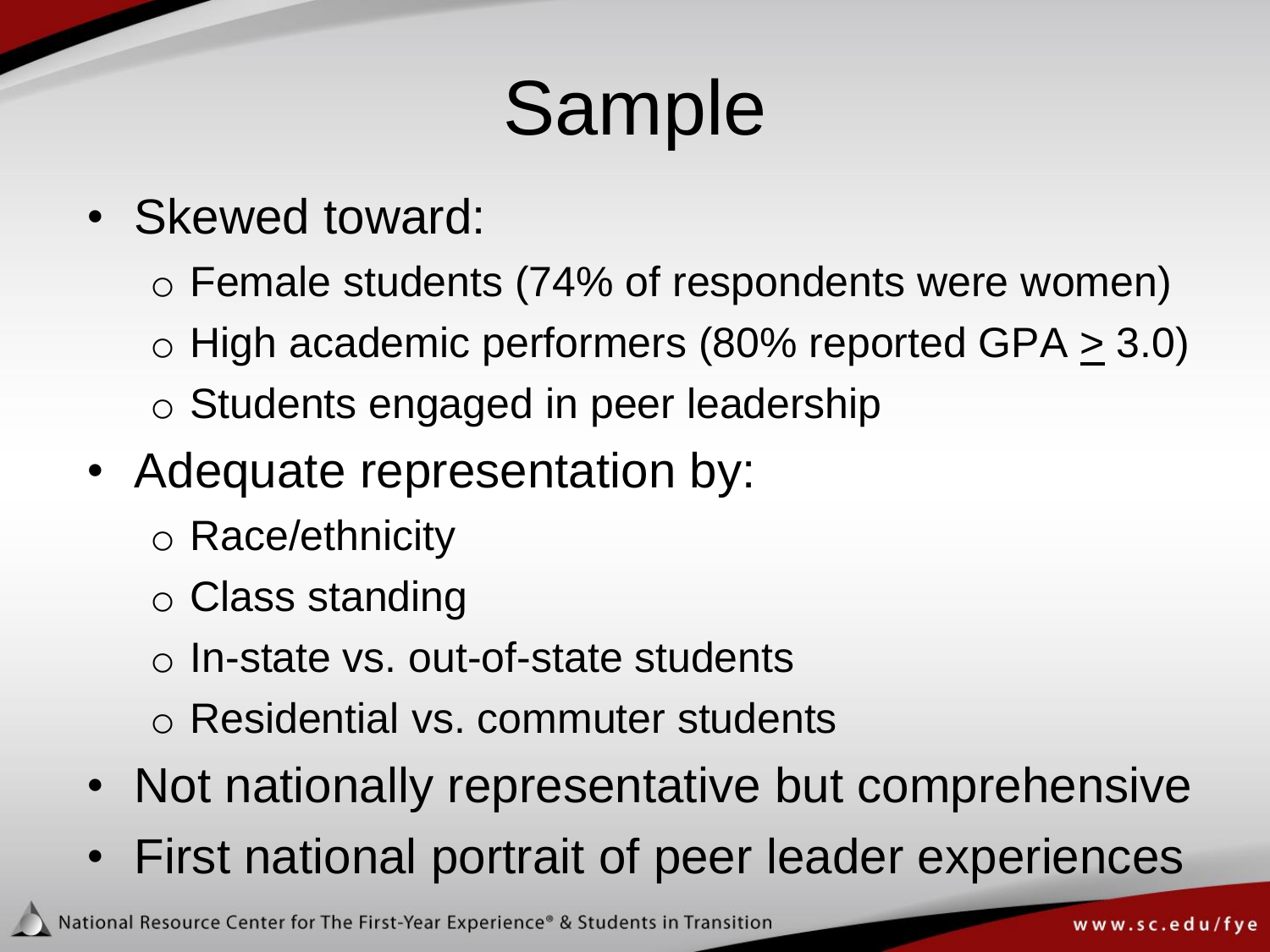#### Peer Leadership Defined

A peer leader is "an undergraduate student who has been selected to serve as a mentor or peer educator to other students through a position with a school-run organization."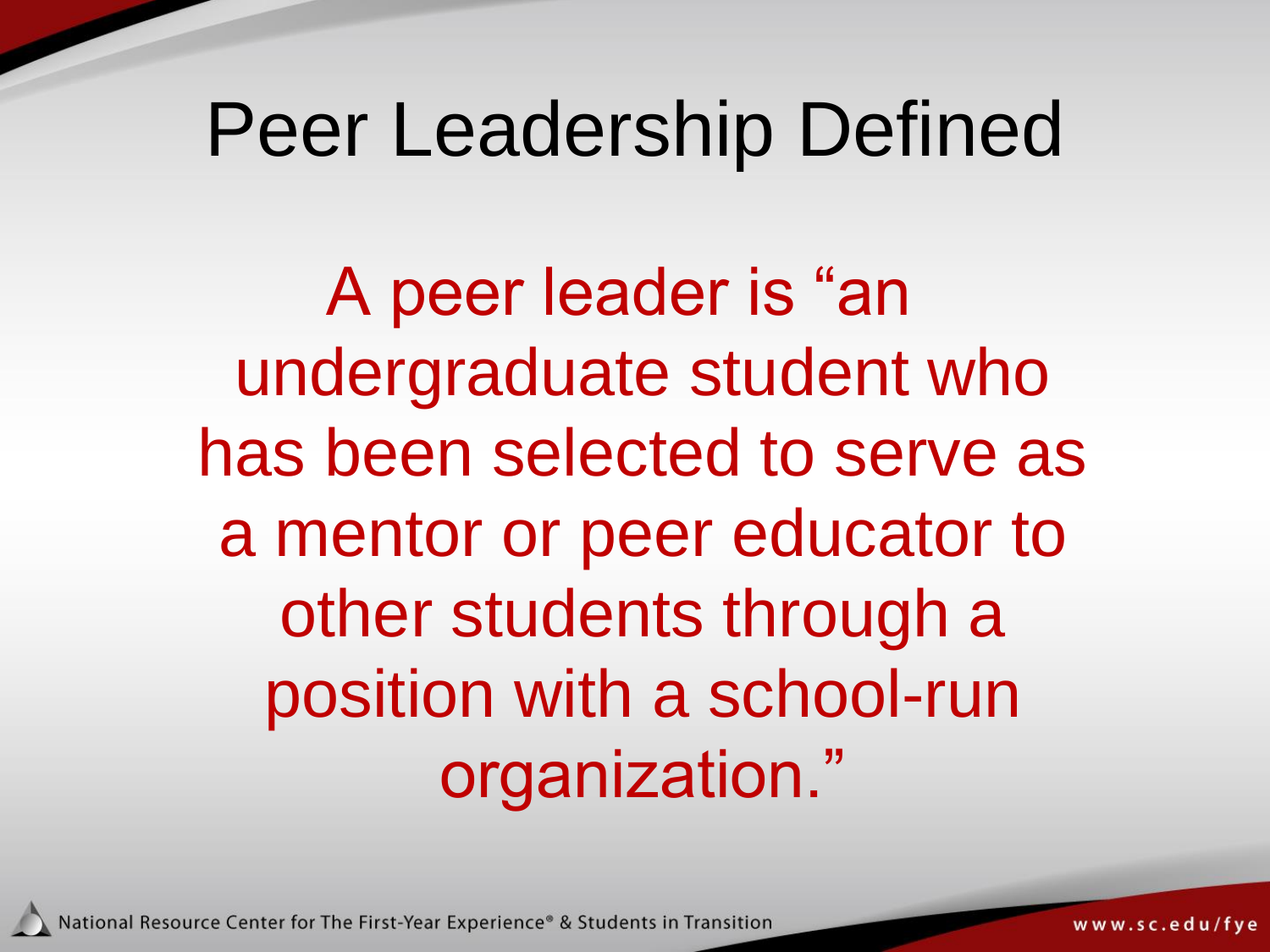### Results: Peer Leadership

- 90% of respondents report being peer leaders
- 44% of respondents report holding more than one peer leader position "currently"
- 8% hold four or more peer leader positions "currently"
- Held several peer leader positions throughout their college career (Mean  $= 2.67$ )
- 98% would recommend being a peer leader to other students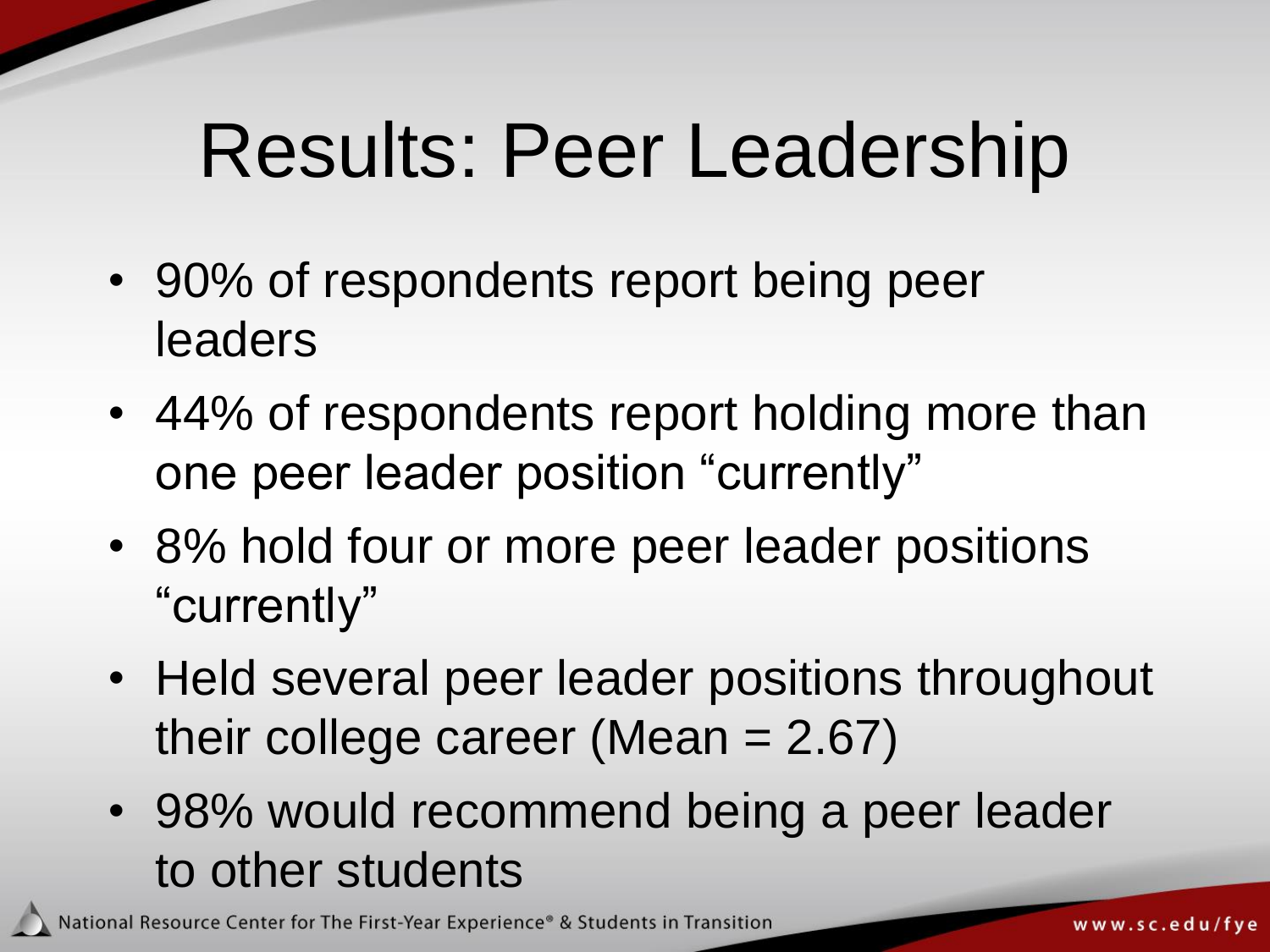## Most Common Sponsors of Peer Leadership Experiences

| <b>Campus-Based Organization</b> | <b>Percent</b> |
|----------------------------------|----------------|
| Academic*                        | 58.6           |
| <b>Orientation</b>               | 31.6           |
| <b>Residence Halls</b>           | 29.6           |
| <b>Community Service</b>         | 25.2           |
| Other**                          | 14.8           |
| <b>Student Government</b>        | 11.6           |

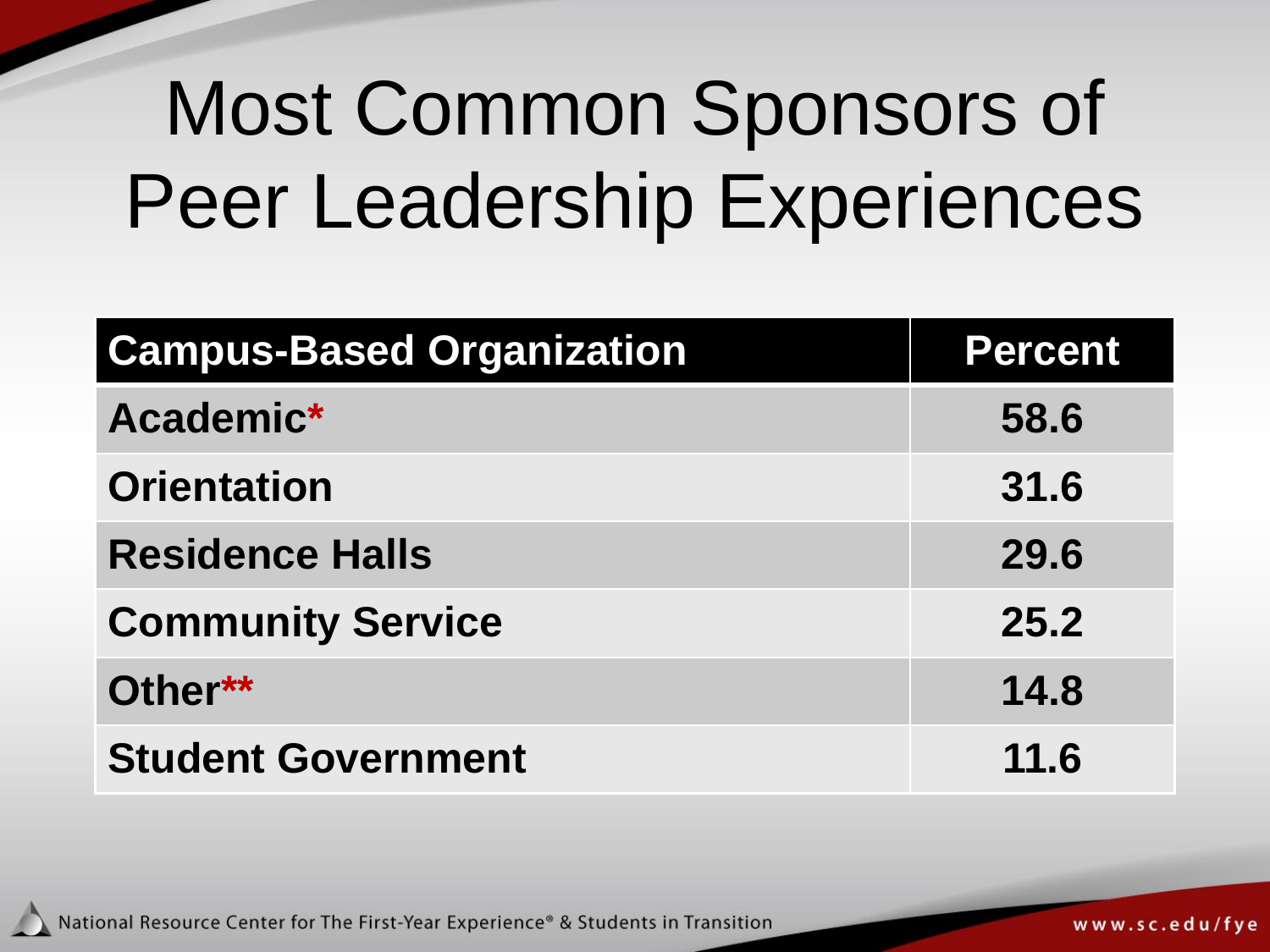**\*Titles for Academic Peer Leader Roles**

- First-year seminar peer leader
- Tutor
- Academic mentor
- Peer advisor
- Teaching assistant

**\*\*Other Sponsors of Peer Leadership Experiences** 

- First-year experience
- Greek life
- Leadership programs
- Admissions
- Student media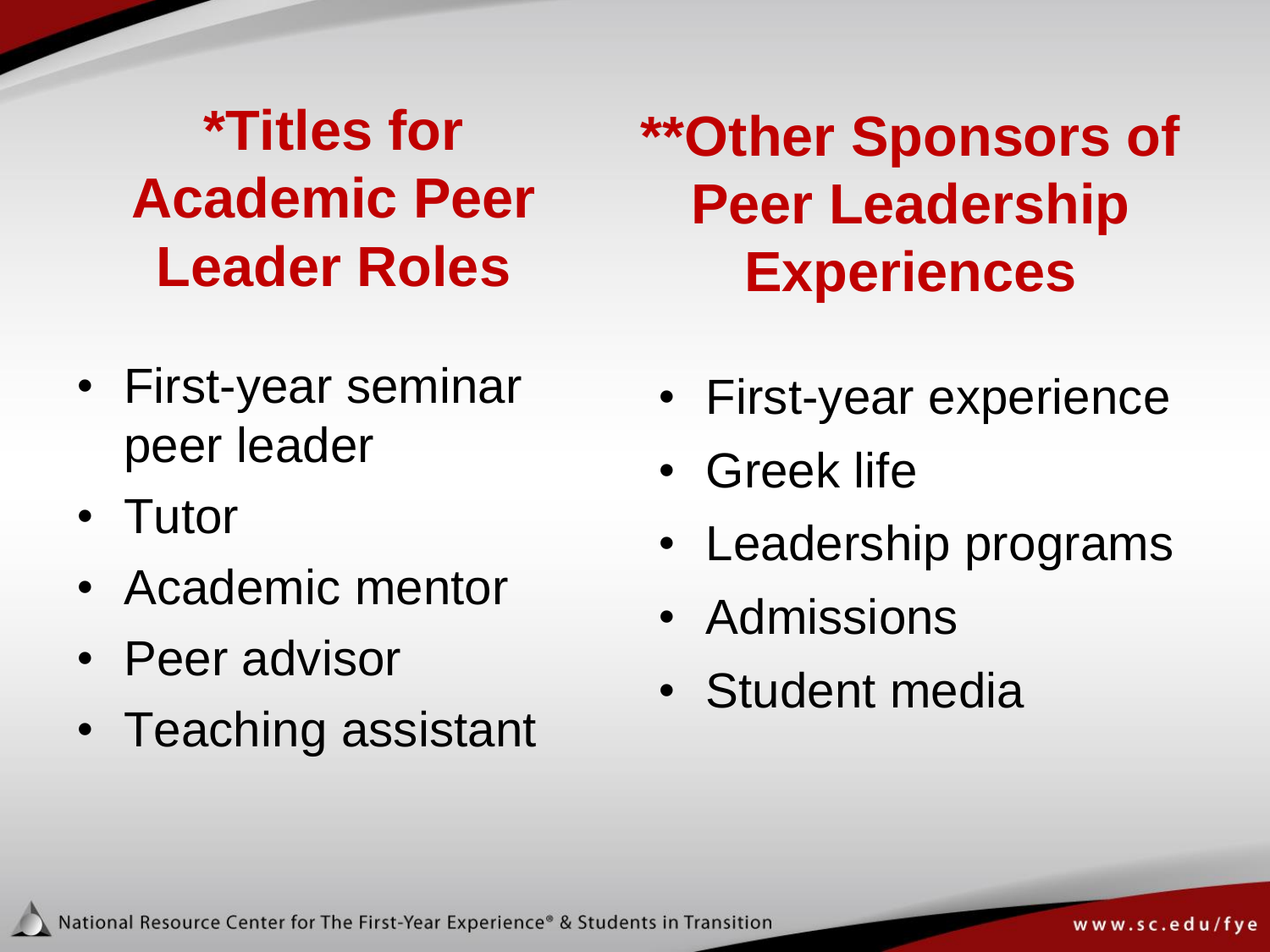# Less Common Sponsors of Peer Leadership Experiences

| <b>Campus-Based Organization</b>   | <b>Percent</b> |
|------------------------------------|----------------|
| <b>Athletics</b>                   | 8.6            |
| <b>Religious Organizations</b>     | 8.2            |
| <b>Multicultural Organizations</b> | 7.4            |
| <b>Counseling or Mental Health</b> | 7.0            |
| <b>Student Productions</b>         | 4.6            |
| <b>Physical Health</b>             | 3.4            |
| <b>Judicial</b>                    | 3.0            |
| <b>Study Abroad</b>                | 2.5            |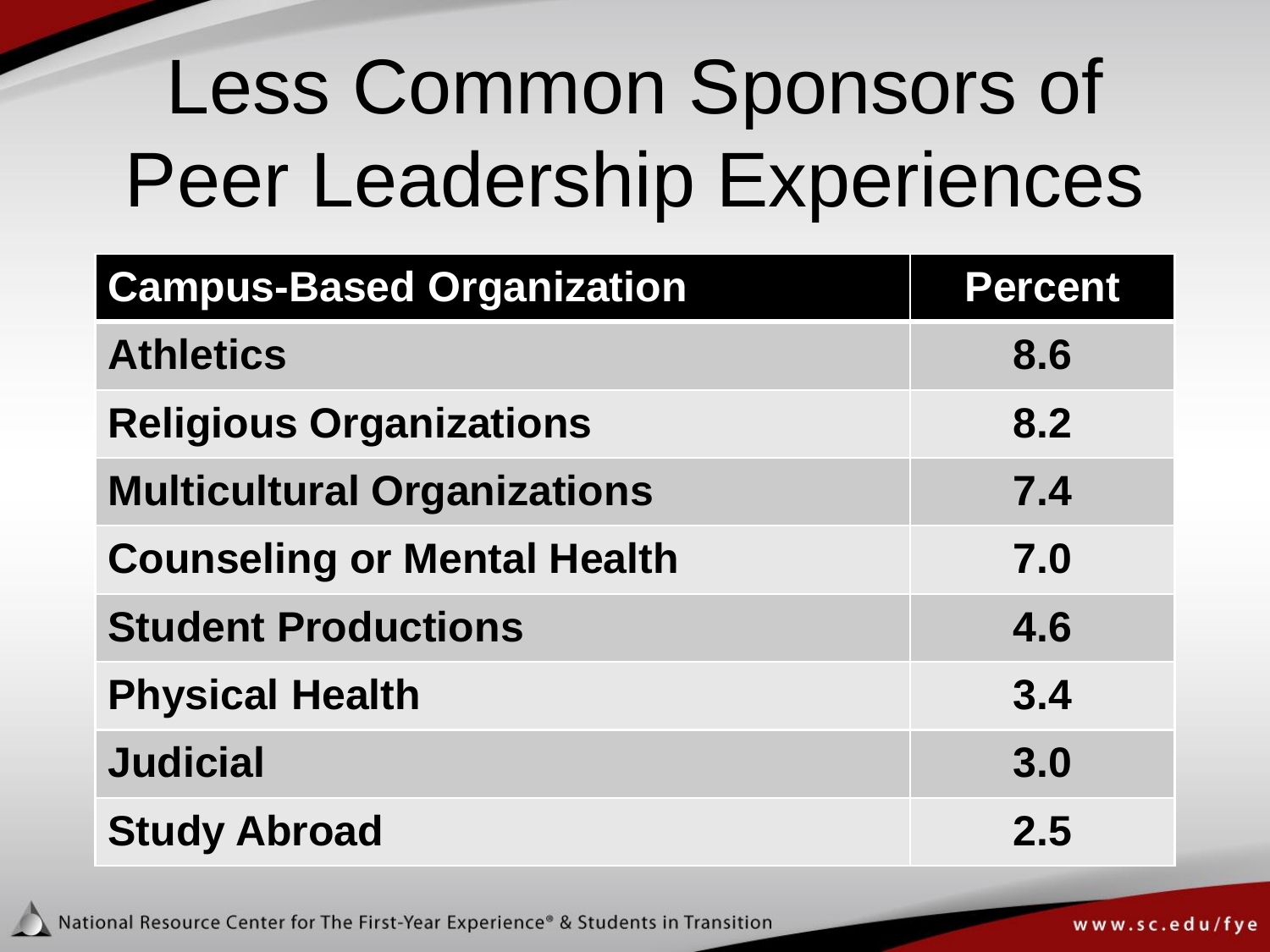### Peer Leader Training

83.6% of survey respondents reported receiving training for their peer leadership role

| <b>Duration of Training</b>            | <b>Percent</b> |
|----------------------------------------|----------------|
| Half a day or less                     | 13.8           |
| One day                                | 12.9           |
| <b>Two days</b>                        | 15.3           |
| <b>Three days</b>                      | 9.6            |
| <b>Four days</b>                       | 6.5            |
| <b>One week</b>                        | 24.8           |
| <b>Other (almost uniformly longer)</b> | 36.6           |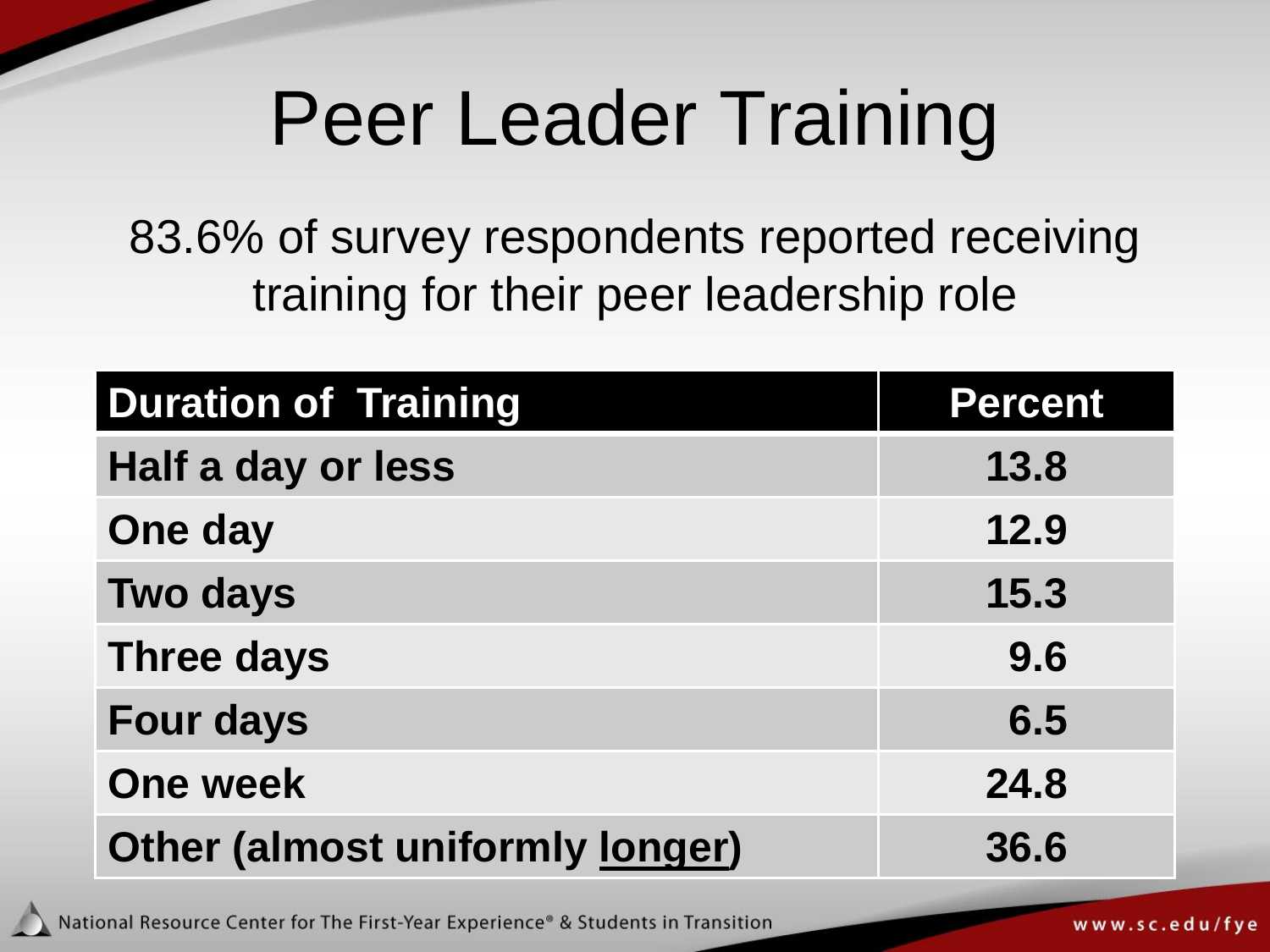### Peer Leader Compensation

| <b>Form of Compensation</b>        | Percent |
|------------------------------------|---------|
| <b>Financial compensation</b>      | 65.1    |
| <b>Volunteer (no compensation)</b> | 50.5    |
| <b>Course credit</b>               | 21.9    |
| <b>Other (Housing)</b>             | 5.8     |

National Resource Center for The First-Year Experience® & Students in Transition

www.sc.edu/fye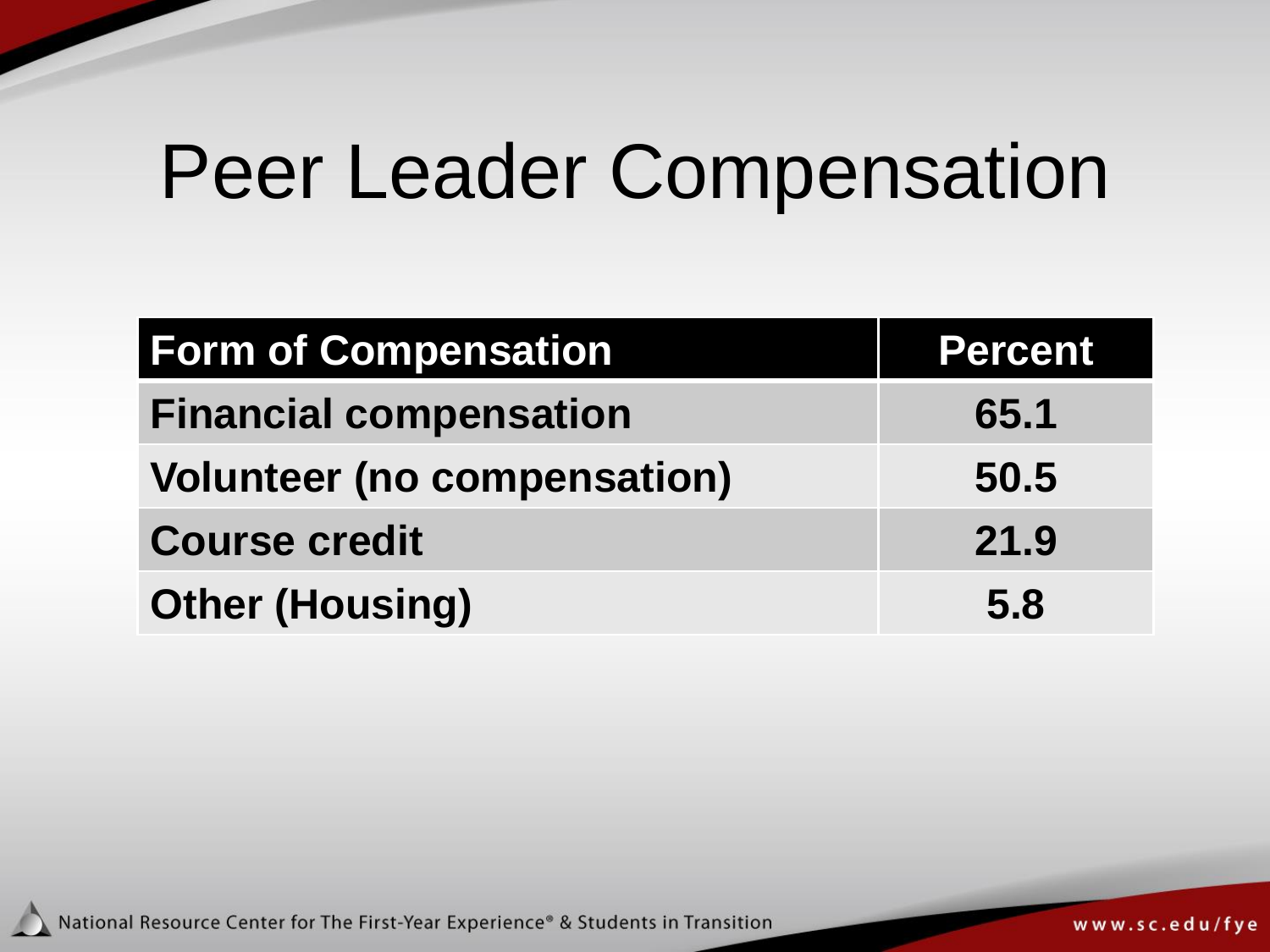### Self-Rated Change in Skills

| <b>Skill</b>                       | % Reporting "Stronger"<br>or "Much Stronger" |
|------------------------------------|----------------------------------------------|
| <b>Interpersonal communication</b> | 93.8                                         |
| <b>Organization</b>                | 80.7                                         |
| <b>Time management</b>             | 79.5                                         |
| <b>Presentation</b>                | 79.2                                         |
| <b>Written communication</b>       | 60.7                                         |
| <b>Academic</b>                    | 51.2                                         |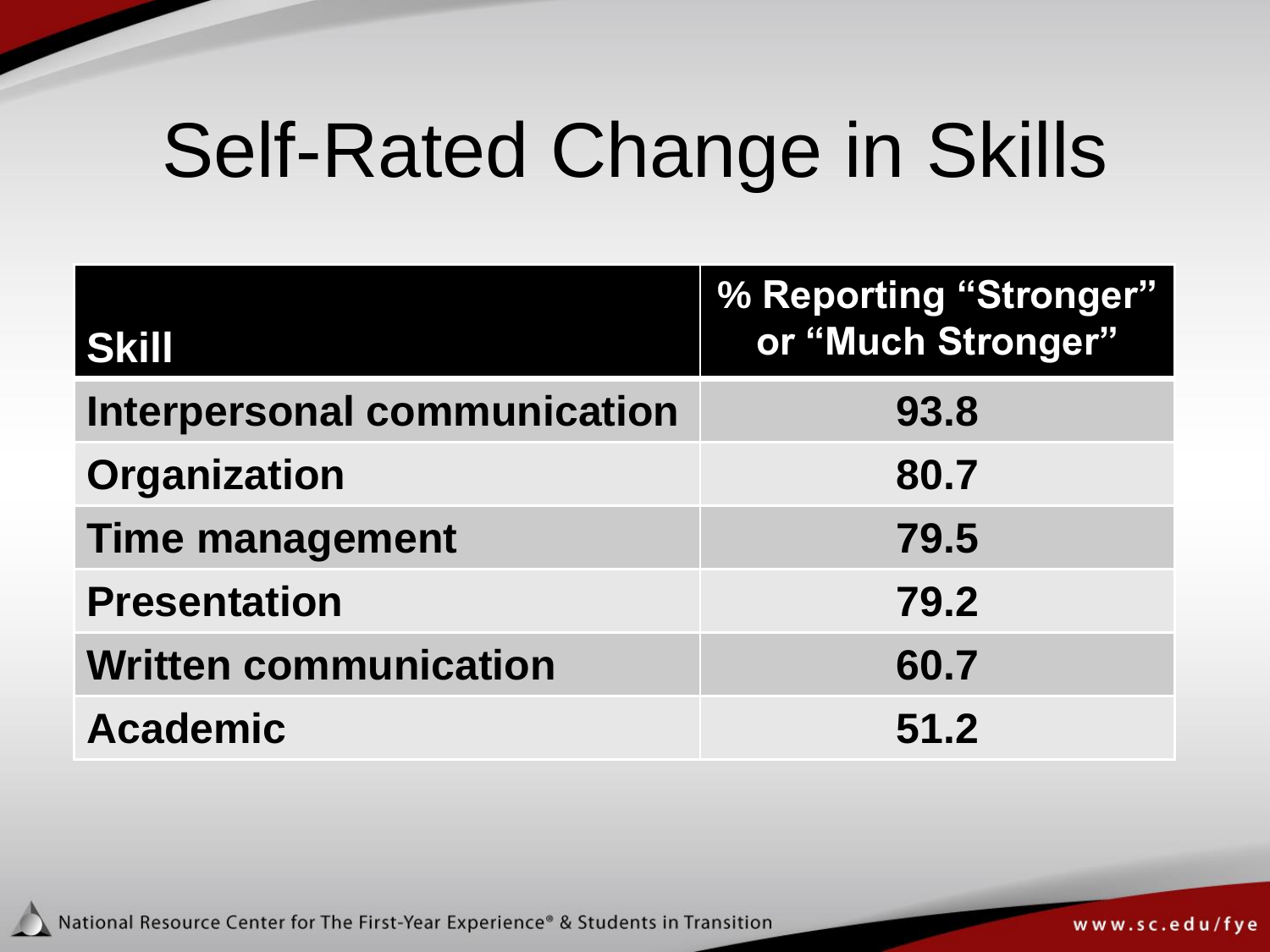## Self-Rated Impact on Undergraduate Experience

| <b>Experience</b>                          | % "Increased" |
|--------------------------------------------|---------------|
| Knowledge of campus resources              | 91.1          |
| <b>Meaningful interaction with peers</b>   | 89.1          |
| <b>Meaningful interaction with staff</b>   | 85.6          |
| <b>Meaningful interaction with faculty</b> | 82.8          |
| Feeling of belonging at institution        | 80.7          |
| <b>Understanding of diverse people</b>     | 78.5          |
| Interaction with diverse people            | 78.1          |
| Desire to persist at institution           | 70.7          |

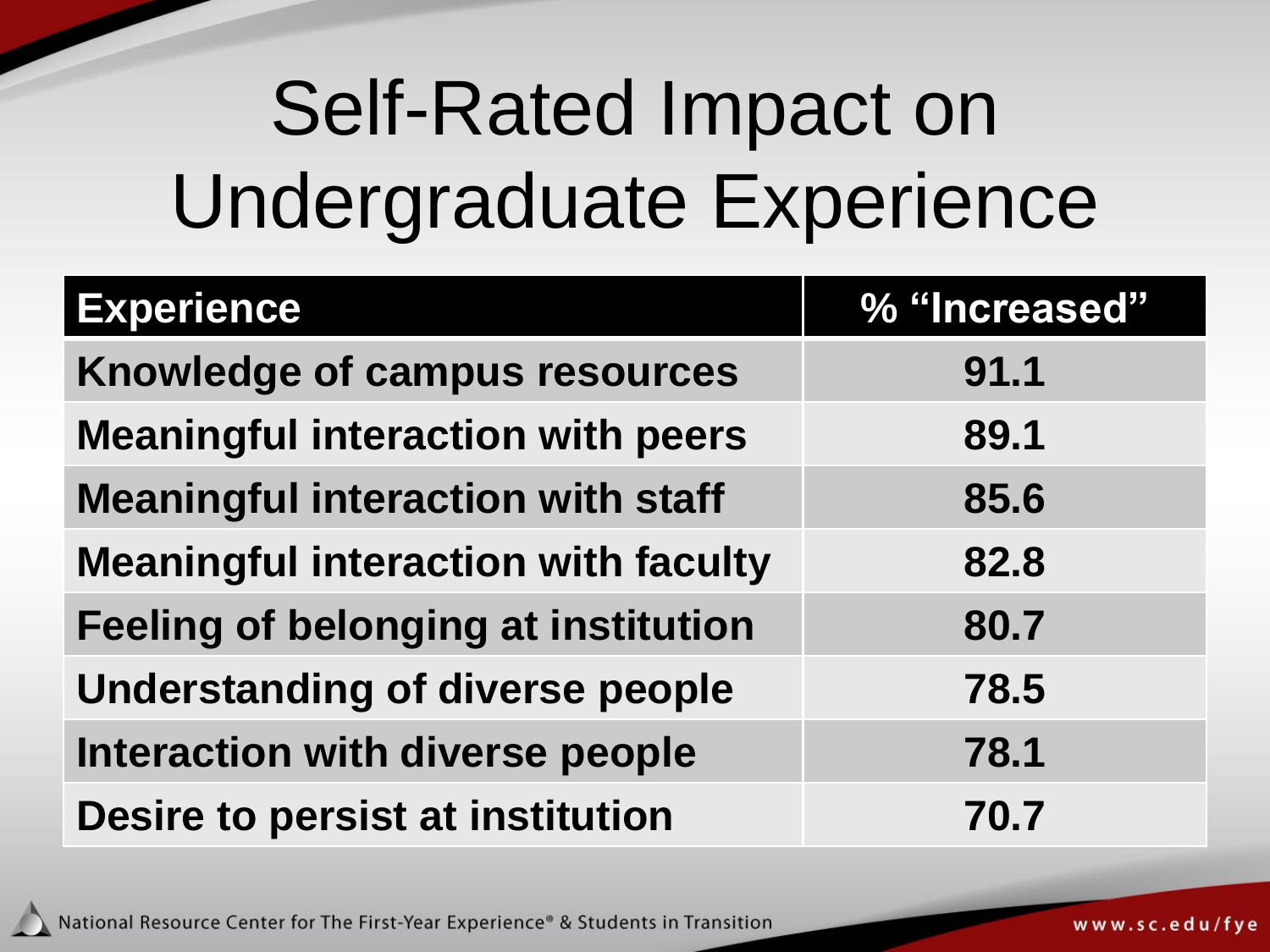## Self-Rated Impact on Academic Performance



National Resource Center for The First-Year Experience® & Students in Transition

www.sc.edu/fye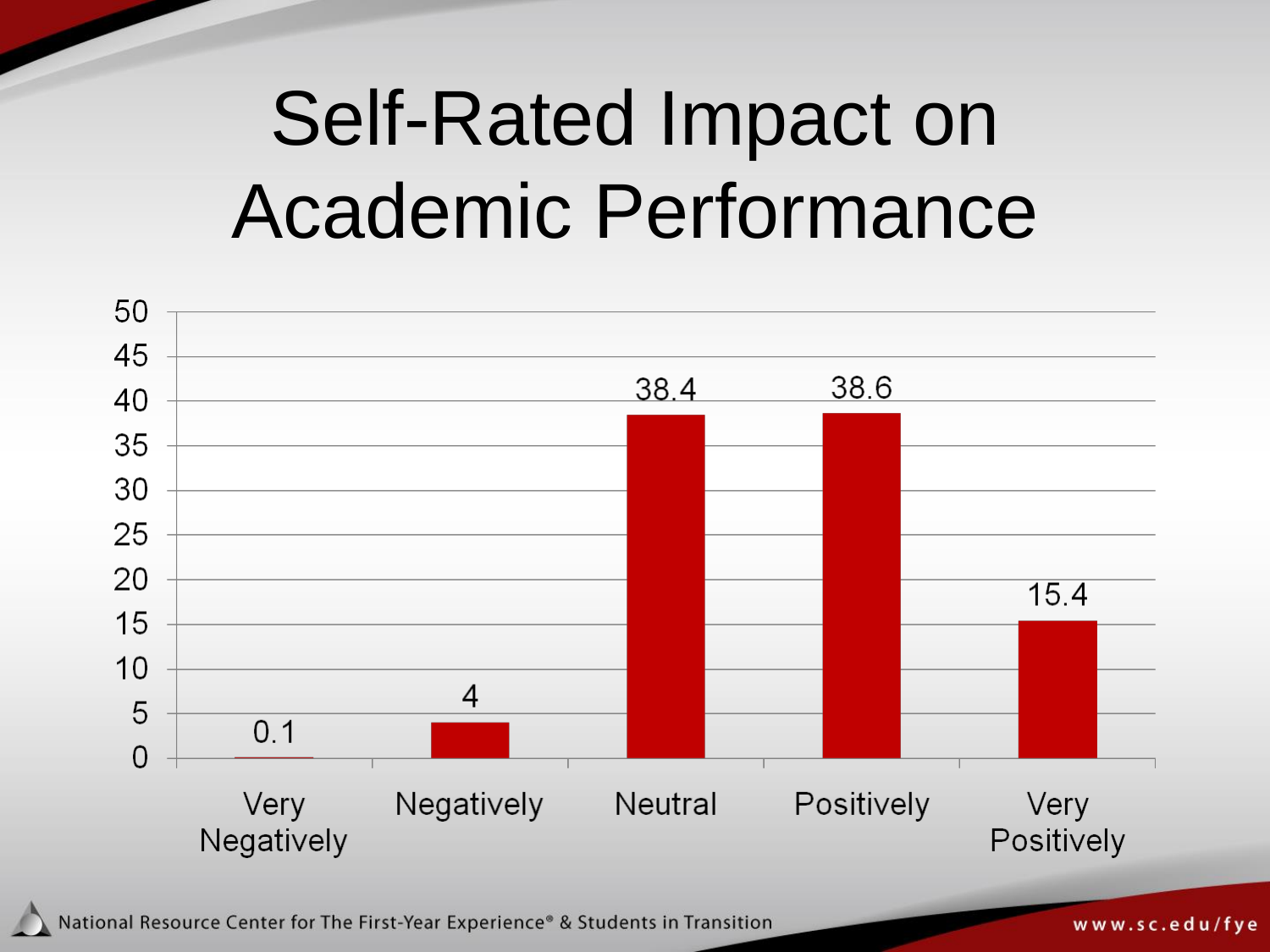#### Qualitative Data - Academics

• **Respondent Prompt**: Please describe how being a peer leader has affected your academic performance.

• 1,344 responses were recorded for this prompt.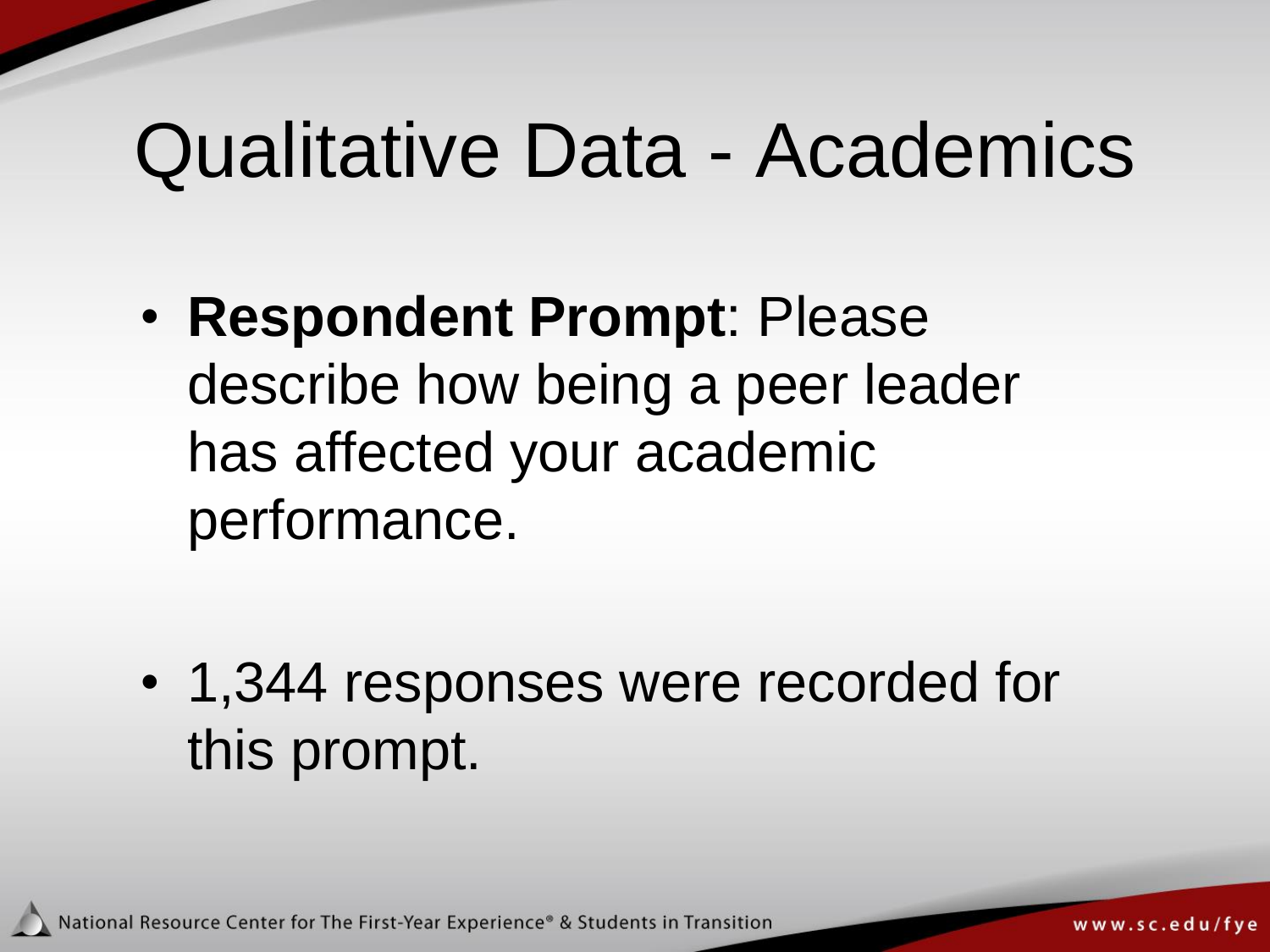## Qualitative Findings - Academics

Themes emerging from student responses when probed about the influence of the PL experience on academics:

- o **Transition Into "U."**: How the PL experience impacted student transition to the University.
- o **Transition of Relationships**: How the PL experience impacted social relationships
- o **Transitions to the Future**: How the PL experience impacted post-graduation plans and preparation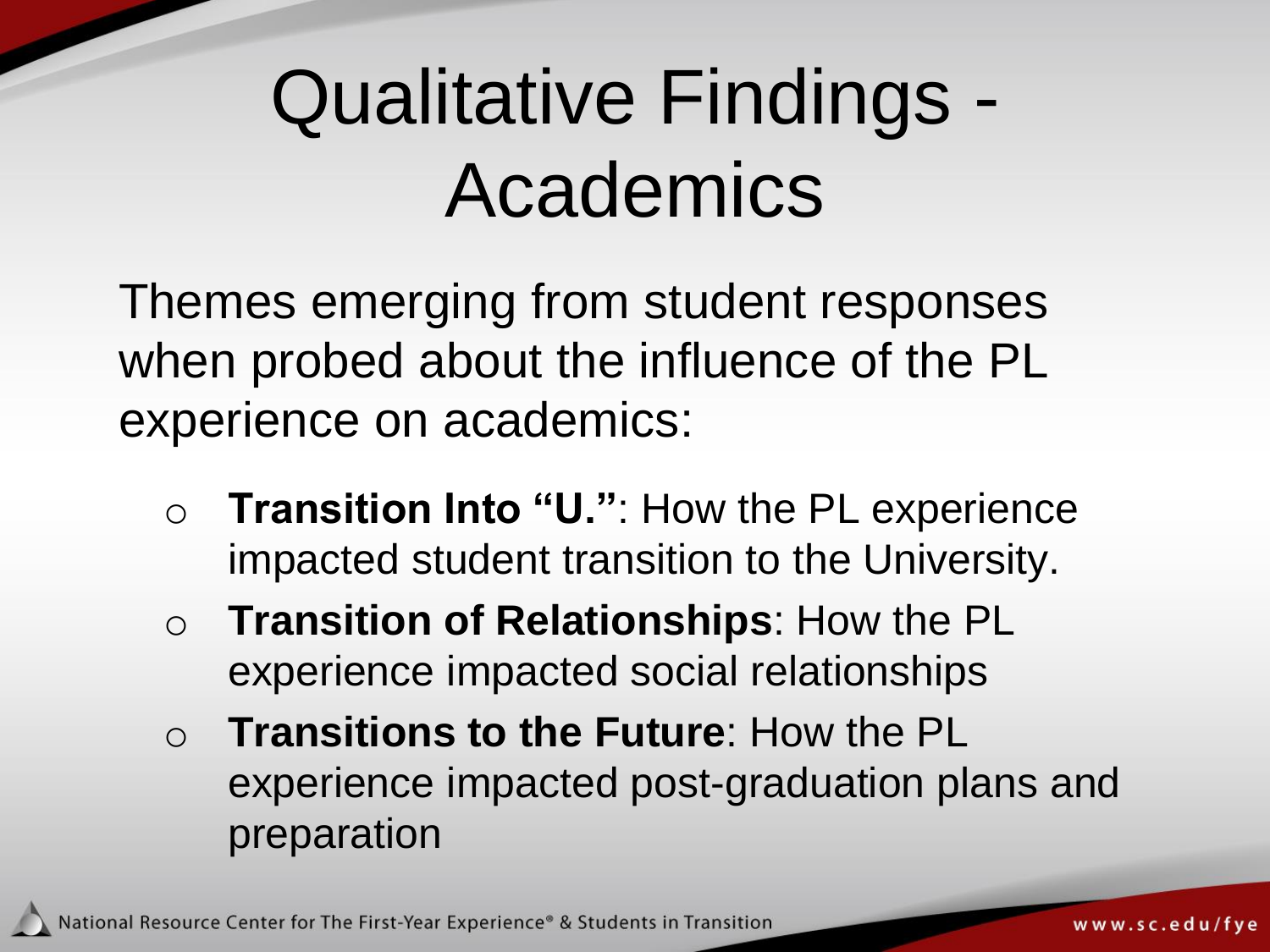### Theme #1:Transition Into "U"

- **Skill Improvement**: Respondents reported improved time management skills, increased confidence, and added content-related knowledge, enabling them to better transition to the university setting.
- Memorable Quote: *The responsibilities of peer leadership helped me to learn more about organization, time management, as well as teamwork and cooperation. All of these skills have transferred to my studies as well.*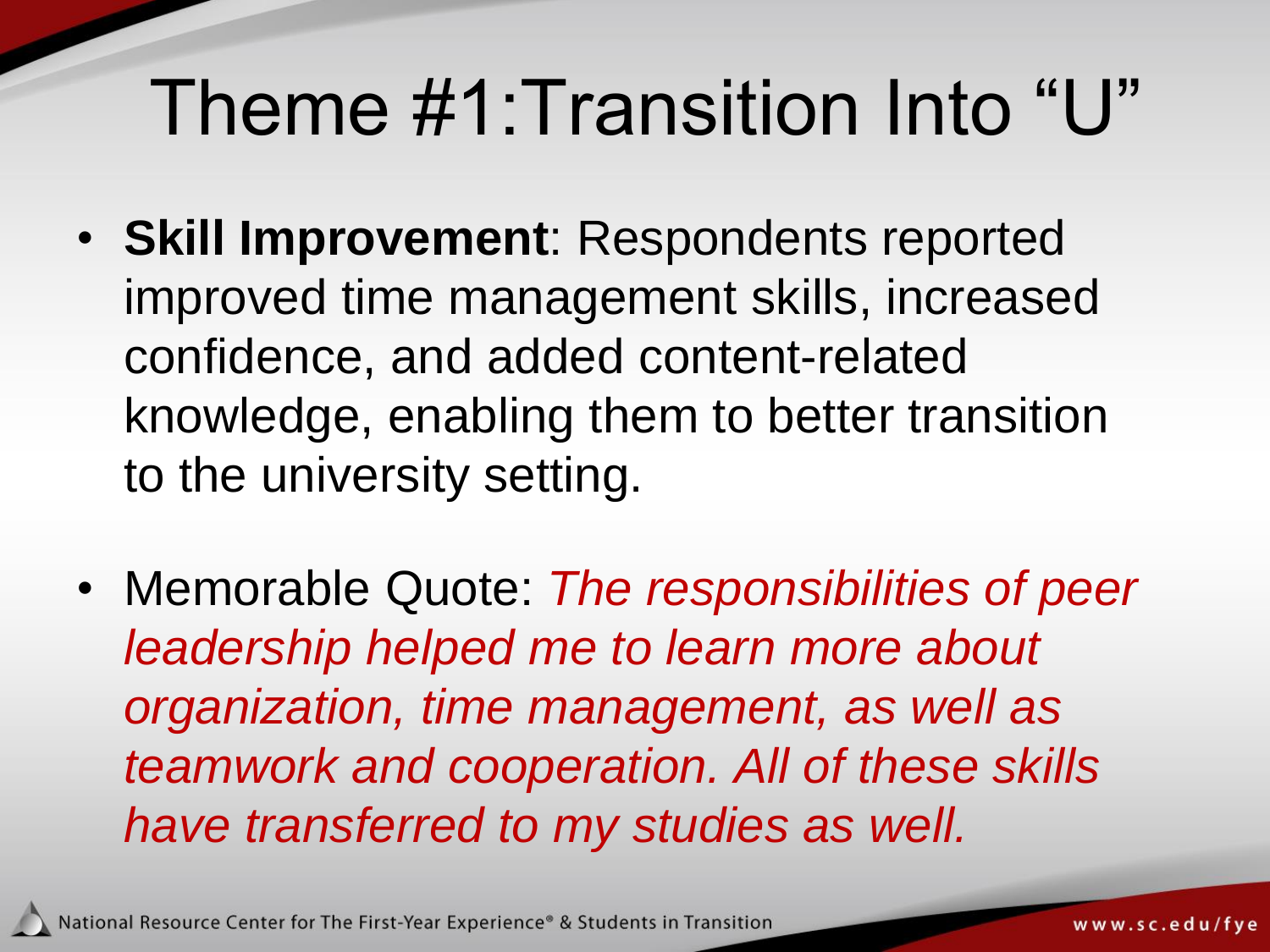### Theme #1: Transition Into "U"

- **Balancing Act**: Respondents reported challenges in navigating the work/play/study balance. At times, PL duties took priority over academics, negatively impacting academic success and behaviors.
- Memorable Quote: *Commitments with my peer leader positions have interfered with the amount of free time that I have to study for exams, complete assignments, and become further involved with my coursework.*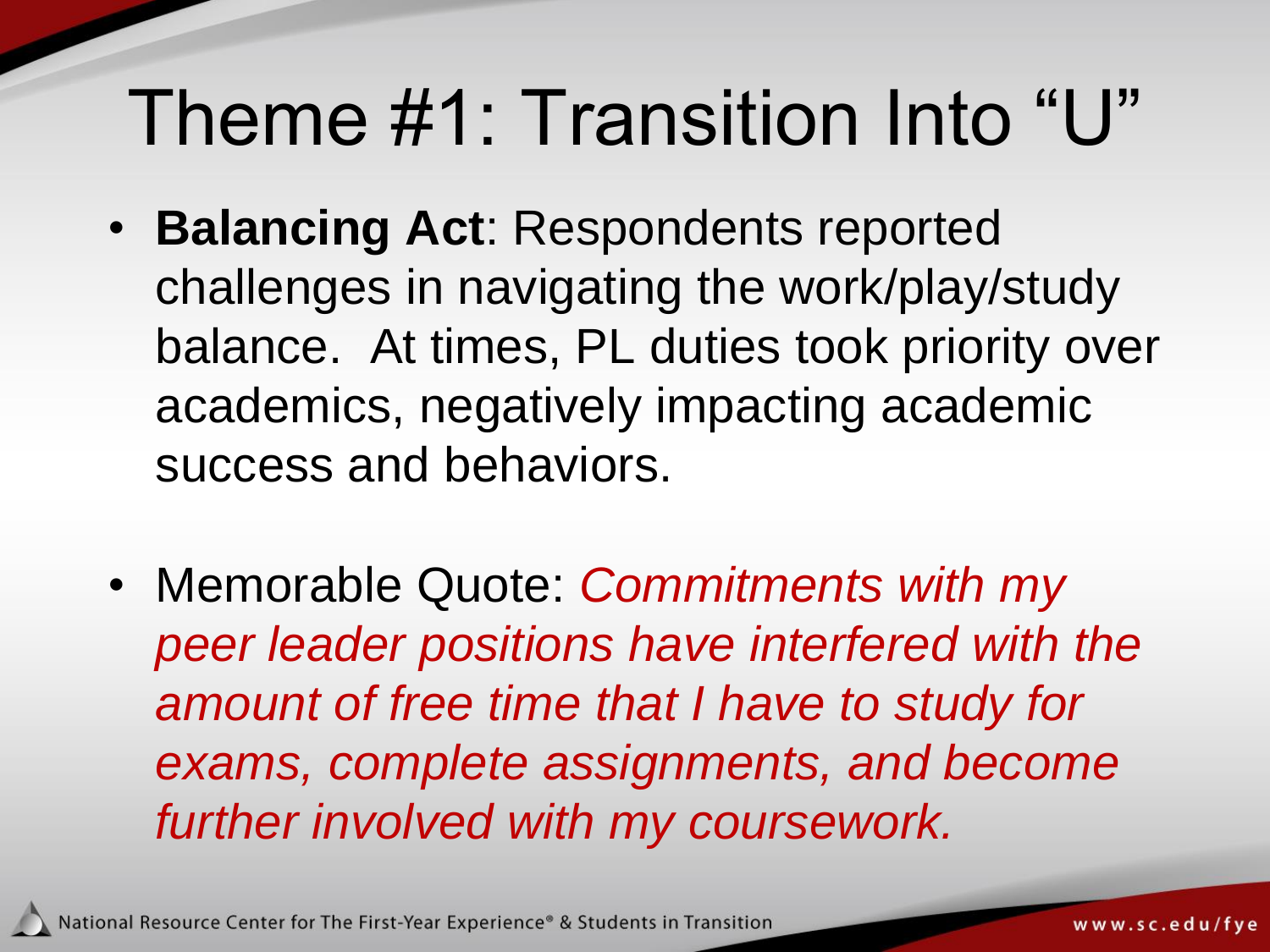## Theme # 2: Transition of **Relationships**

• **Role Model**: Peer leaders recognized their new positions put them in a position to be a positive example to others, positively impacting their academic success and behaviors.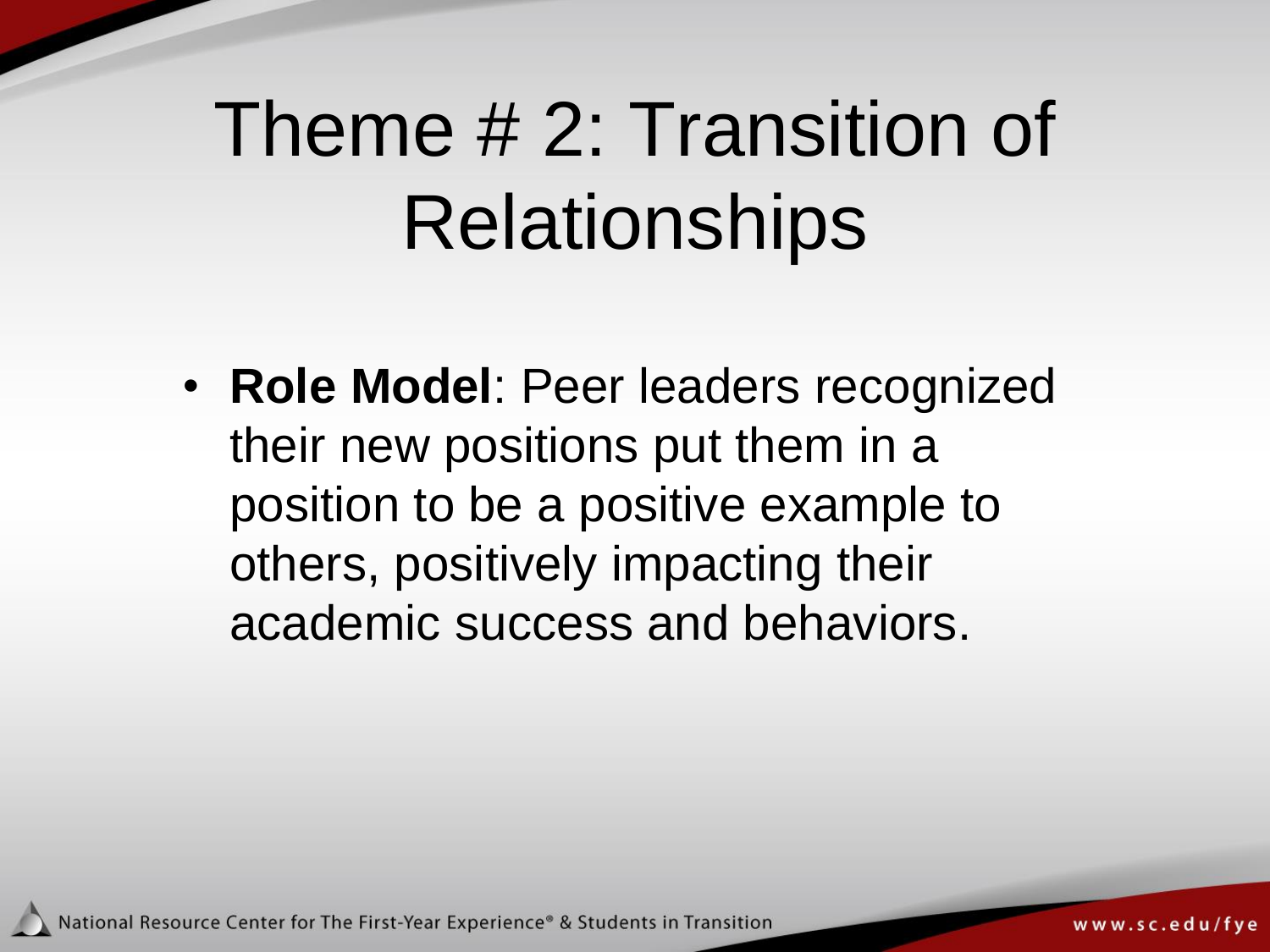## Theme #2: Transition of **Relationships**

• Memorable Quotes, Role Model: o*I have focused more on my studies because I know that people look up to me. There are more eyes on me now than before I was a peer leader.* o*I encourage students to succeed in college and give them tips that I then feel I must do myself. I feel a greater sense of belonging and am no longer* 

National Resource Center for The First-Year Experience® & Students in Transition

*afraid to ask for help.*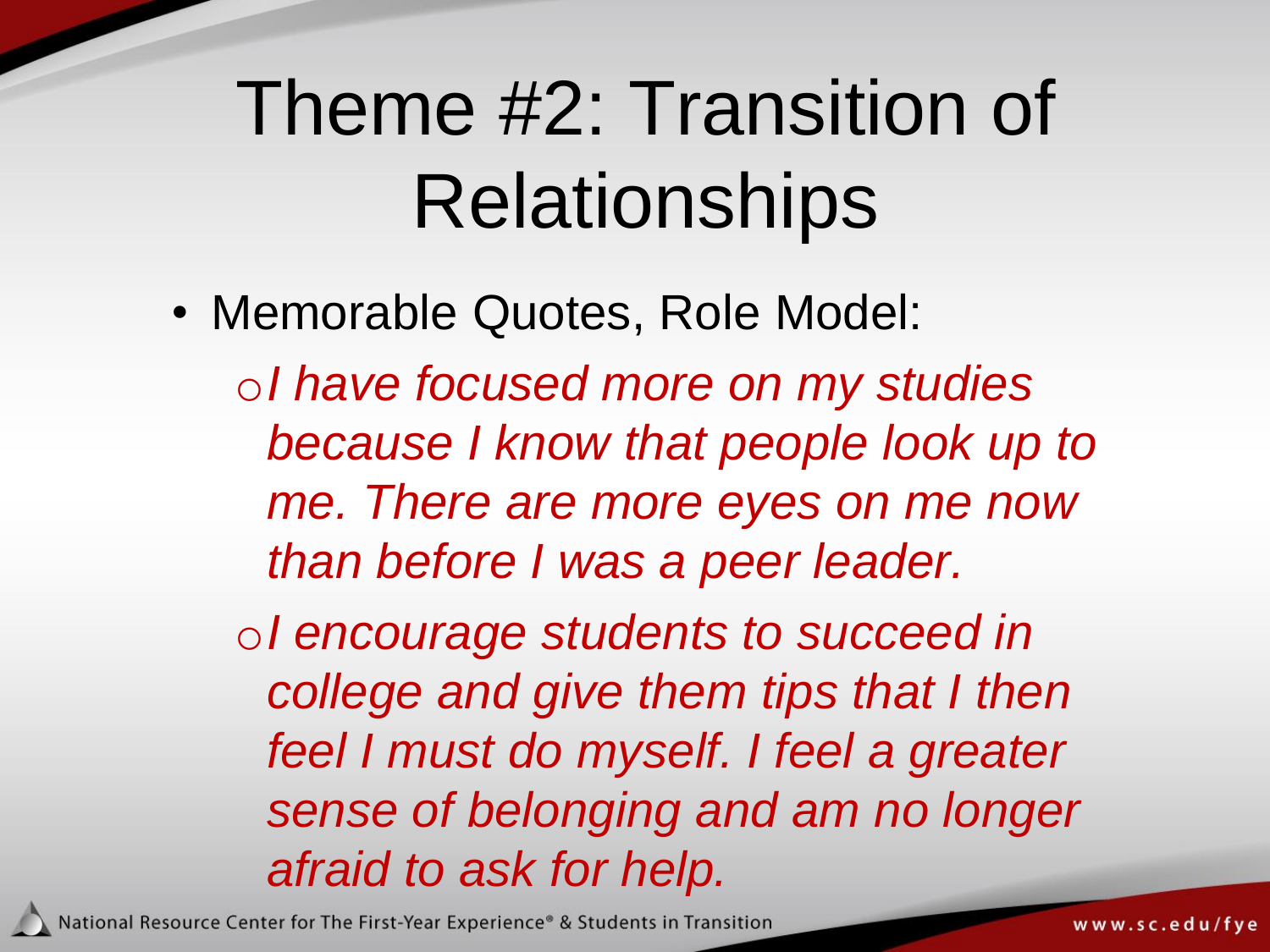## Theme #2: Transition of **Relationships**

- **Positive Peer Pressure**: Peer leaders acknowledged the positive influence their fellow peer leaders had on academic success
- Memorable Quote: *Being a peer leader has affected my academic performance by surrounding me with other peers who work hard both as peer leaders and academically. Their example has inspired and strengthened my academic work*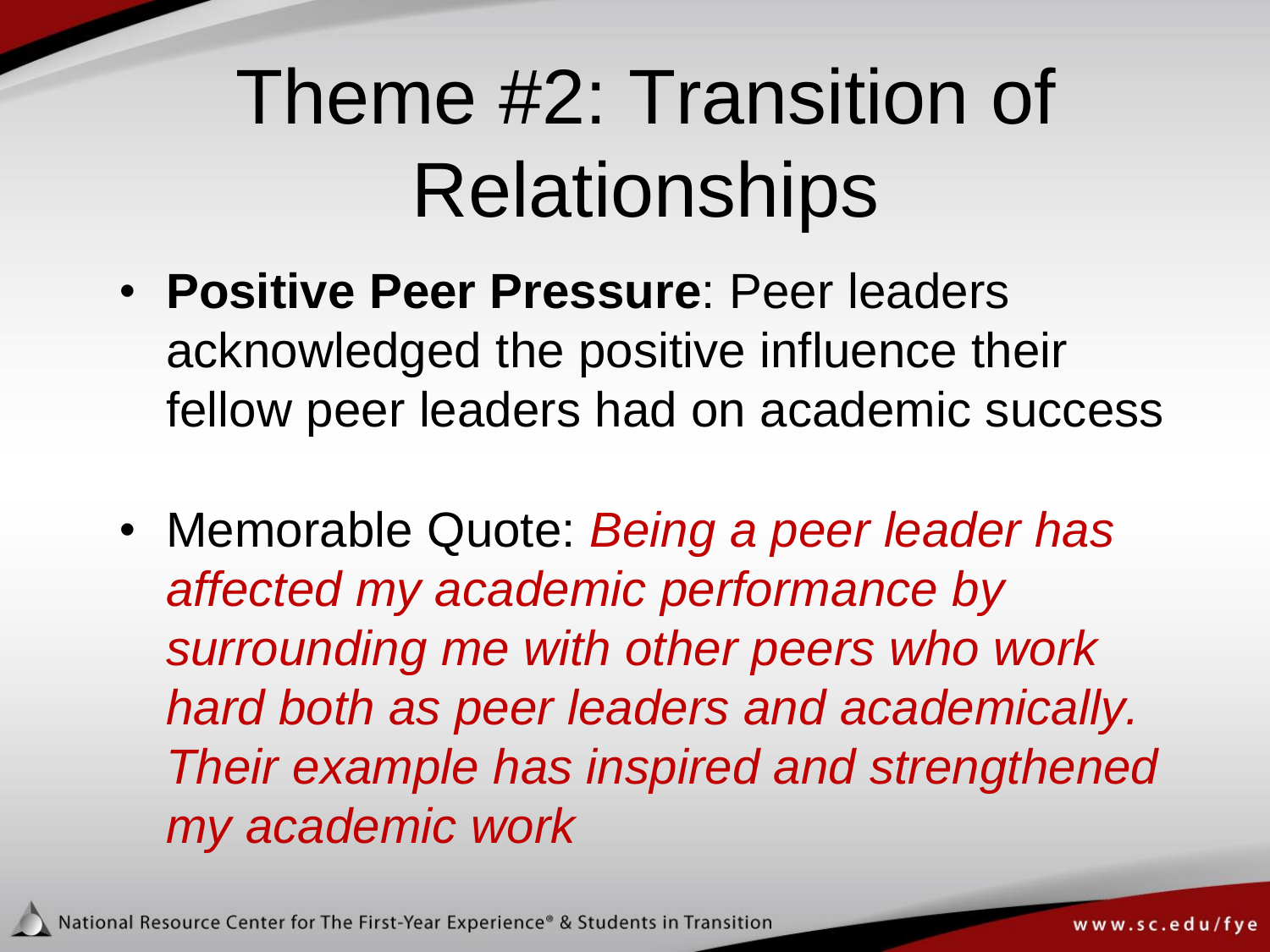# Theme #3: Transitioning to the Future

• **Improved Academic Foundation**: Peer leaders whose duties were aligned with major/academic area reported a strengthening of their academic foundation and preparedness for future classes as a result of the PL experience.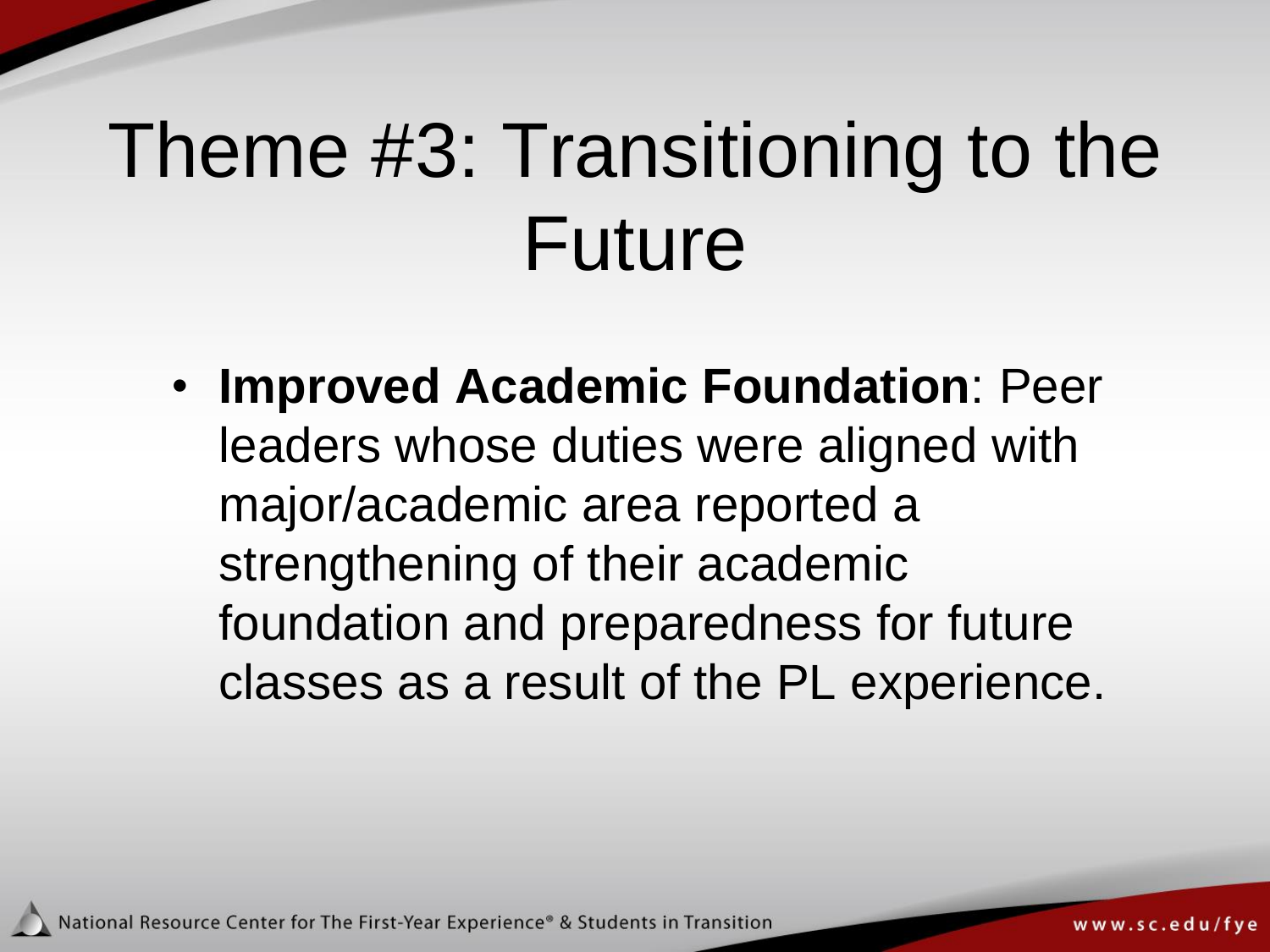## Theme #3: Transitioning to the Future

• Memorable Quote, Improved Academic Foundation:

o *As a Biology major, tutoring in chemistry and biology courses keeps the information fresh in my head. As I take higher level courses that requires me to remember basic concepts, I already know them thoroughly and I am able to grasp new concepts better.*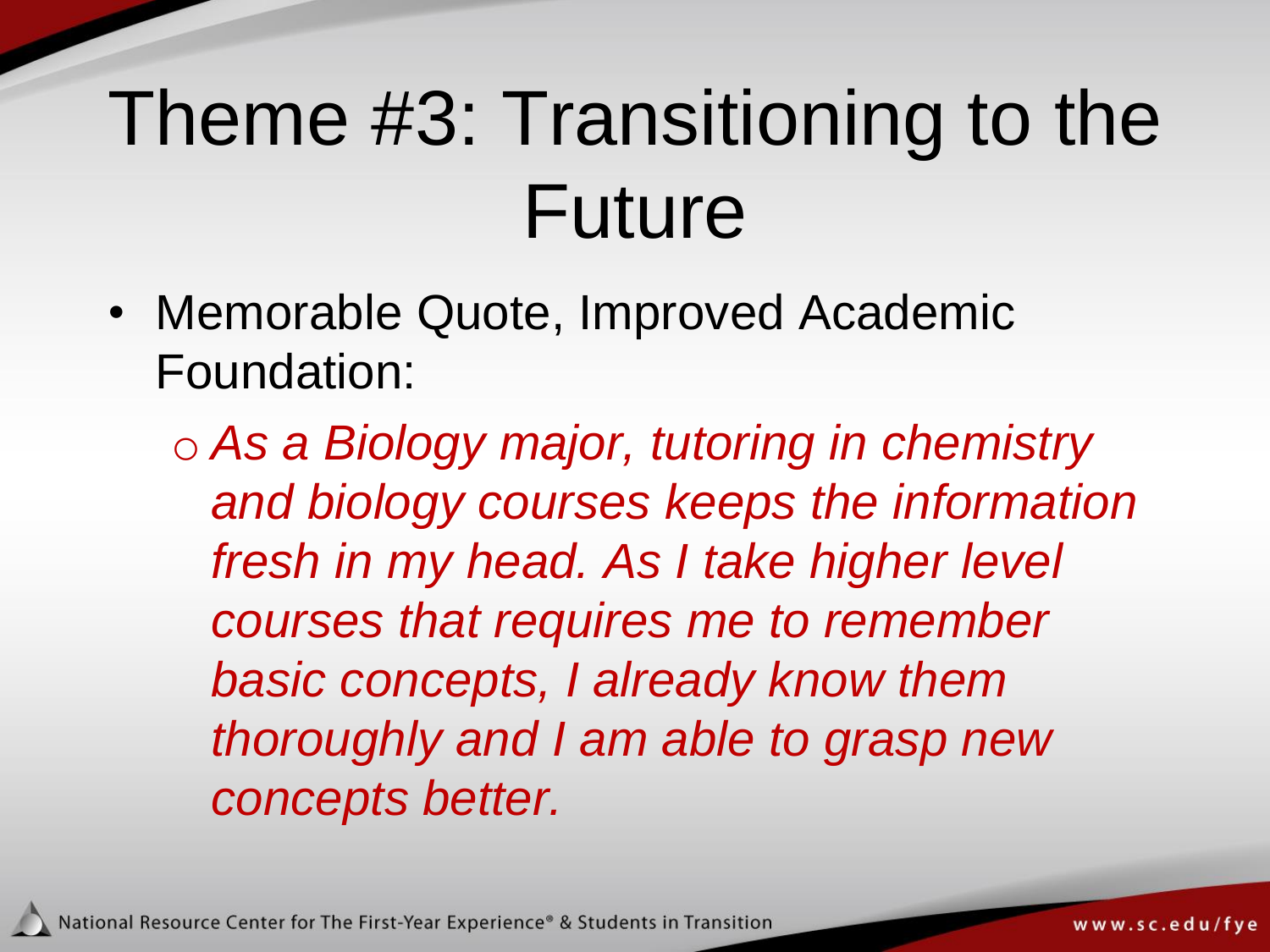## Theme #3: Transition to the Future

- **Post-Graduation Preparation**: Respondents reported positive impacts looking forward. The PL experience helped focus future plans.
- Memorable Quote: *Tutoring in the writing center made me more interested in pursing a career related to assisting students with writing, especially ESL students*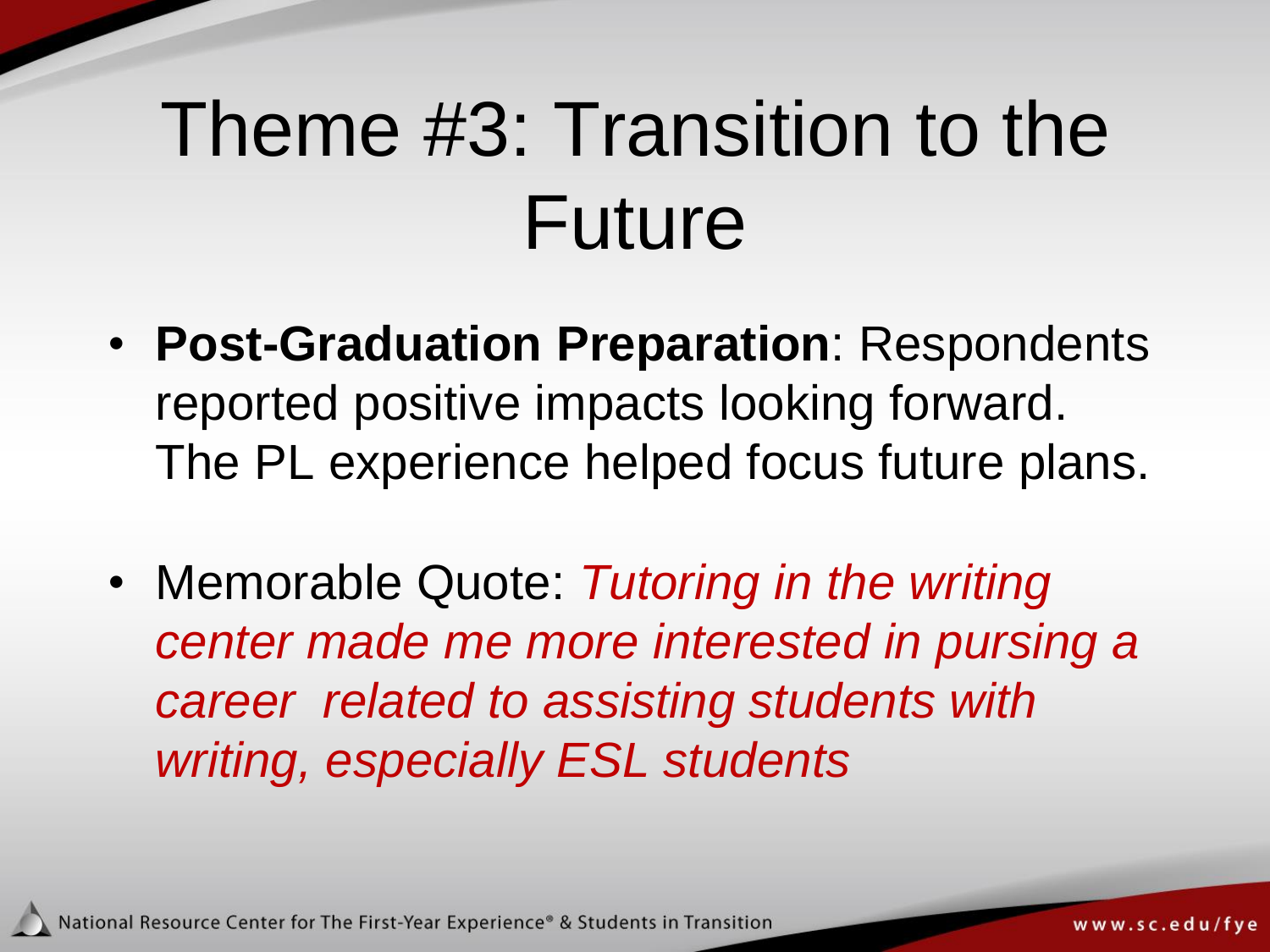#### Theme # 3: Transitioning to the Future

- o Memorable Quote, Integration of Academic Foundation and Post-Graduation Prep:
	- o *Because of my leadership experience, I finally figured out what I want to do with my life after I graduate. I am much more motivated now than I was when I was a freshman to complete my courses with decent grades. I am very motivated to learn the content of my courses as opposed to just getting a grade.*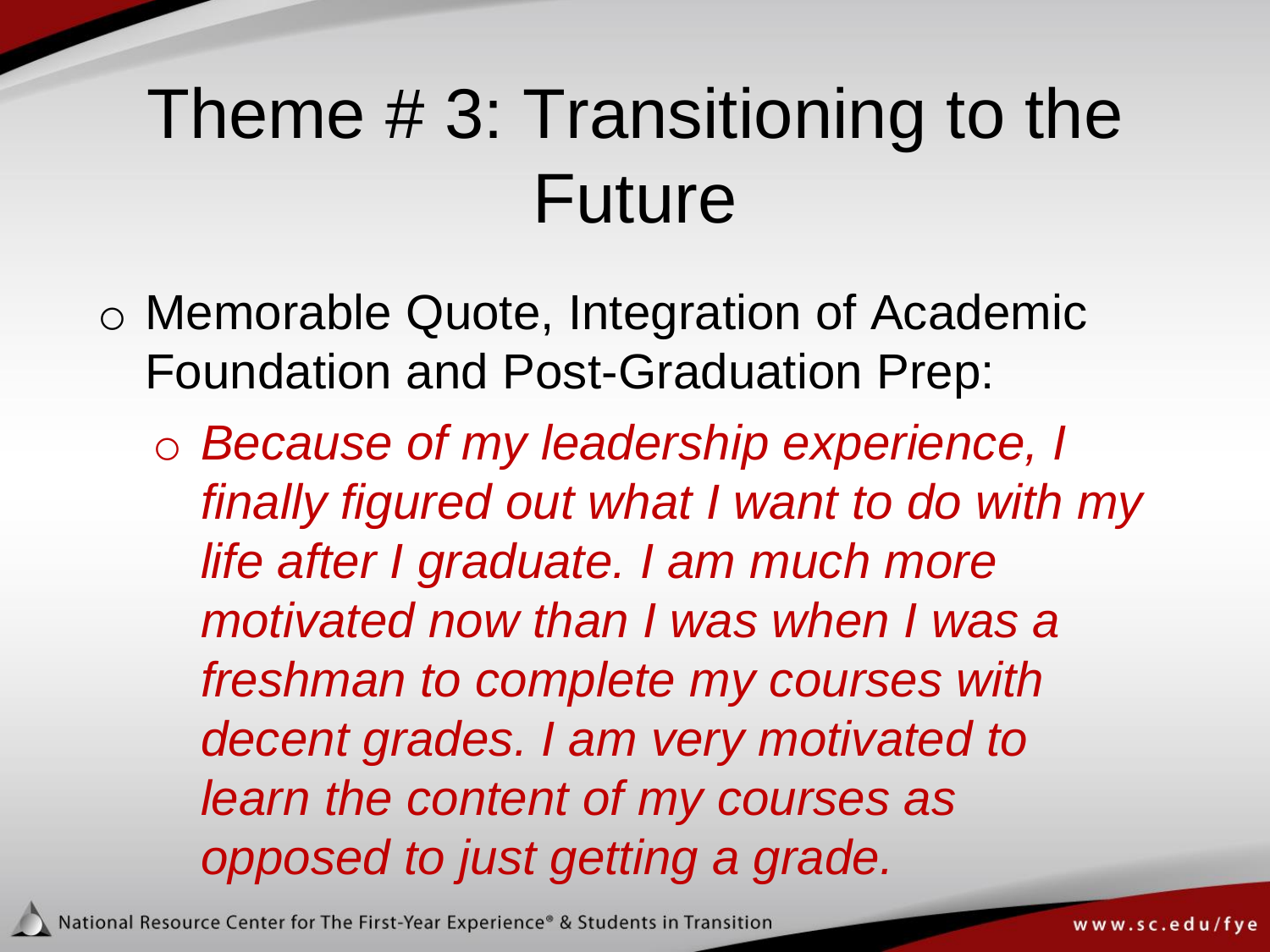# Qualitative Data – Additional Information

• **Respondent Prompt:** Please include anything else you would like to tell us about your peer leadership experience.

• 588 responses were recorded for this prompt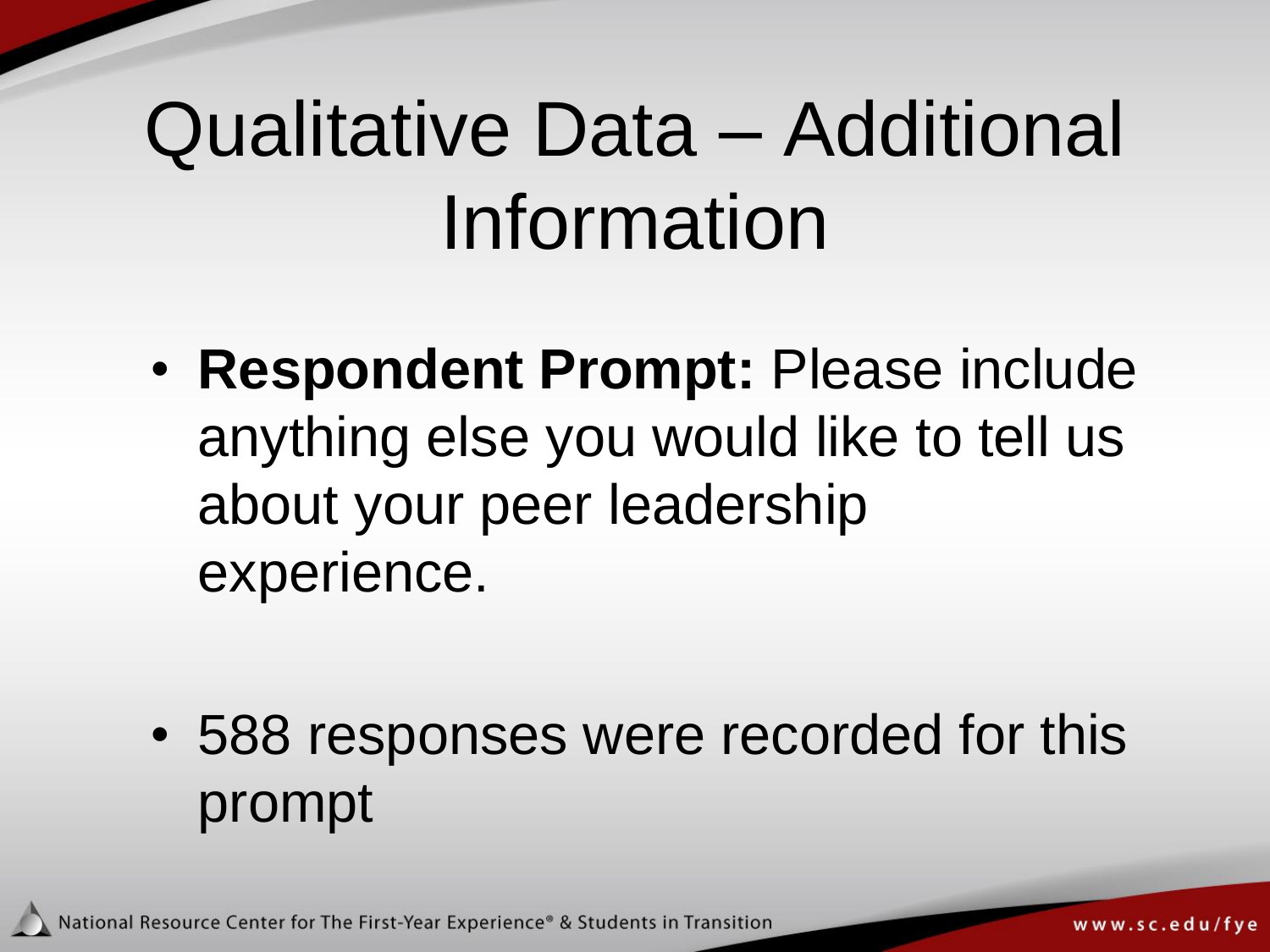## Qualitative Findings – Additional Information

- Of the positive responses, several prevalent themes emerged at roughly equal rates:
	- o Students found PLE to be both intrinsically motivating and intrinsically fulfilling
	- o Students reported making connections with both their peers and members of the faculty and administration as a result of PLE
	- o Students reported personal growth and betterment as a result of PLE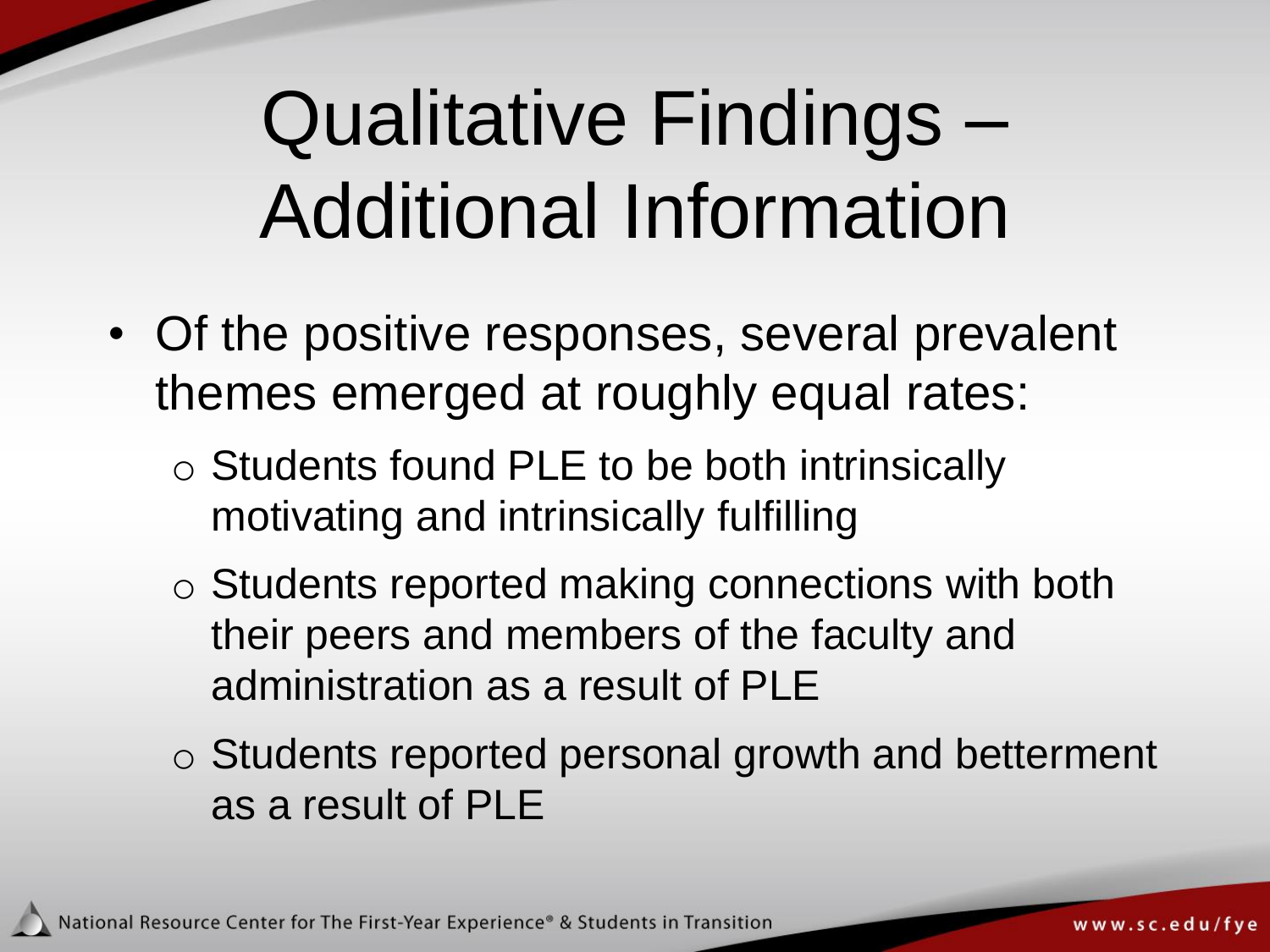### Theme #1: Intrinsic Motivation

- Common adjectives to describe PLE were "fulfilling" and "rewarding"
- Intrinsic motivators for being a peer leader were described much more often than extrinsic motivators, such as earning money or course credit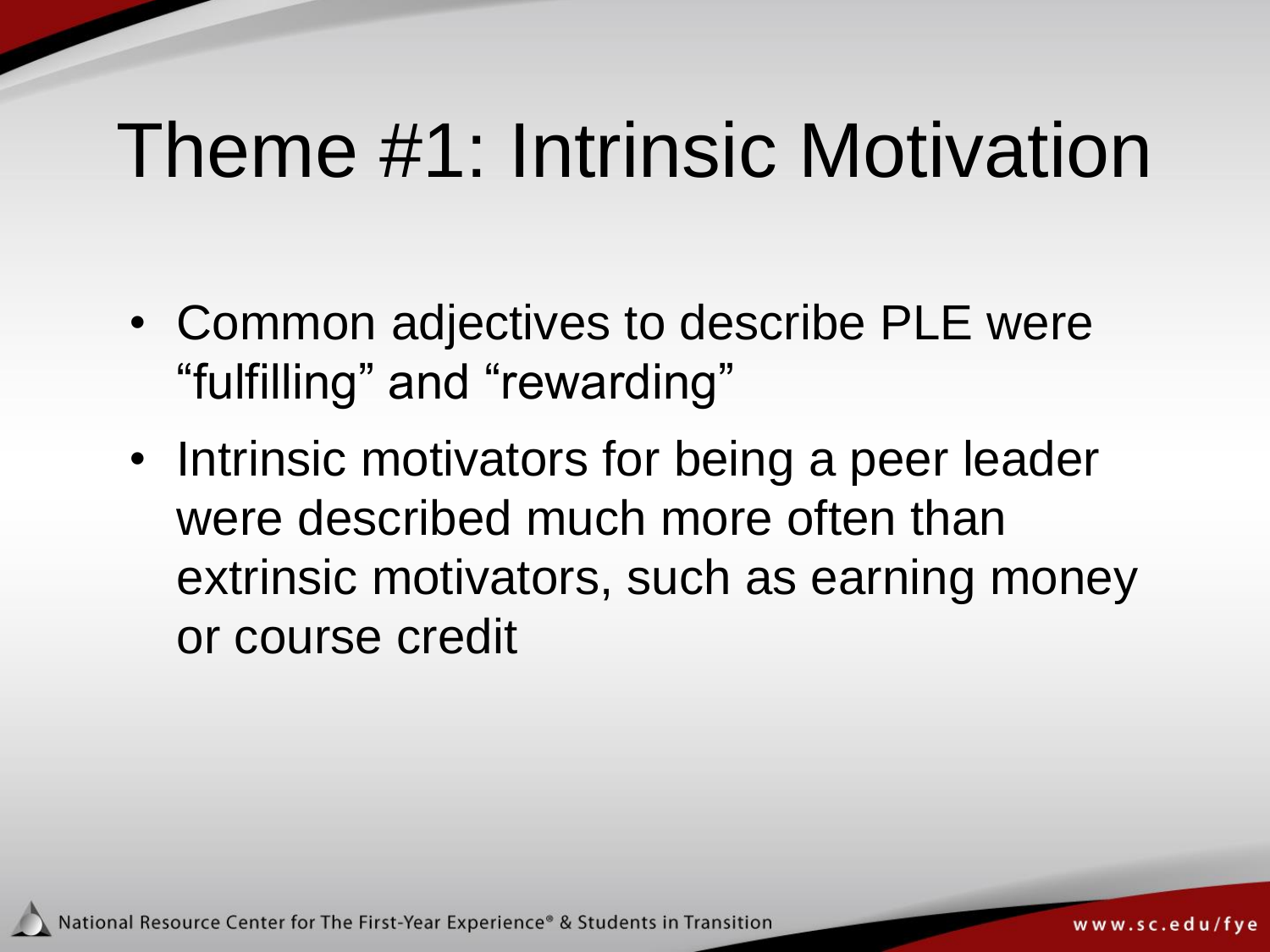### Theme #1: Intrinsic Motivation

- Memorable quotes:
	- o *Being a leader gives you the chance to serve as a positive role model for others, and hopefully inspire them to want to become successful too! There is no more rewarding feeling then [sic] to know that you were the one who helped make things possible.*
	- o *It can be frustrating when you're trying to help people who don't even want to listen to you, but it's a good feeling when the messages get across to some people and make a difference in their lives.*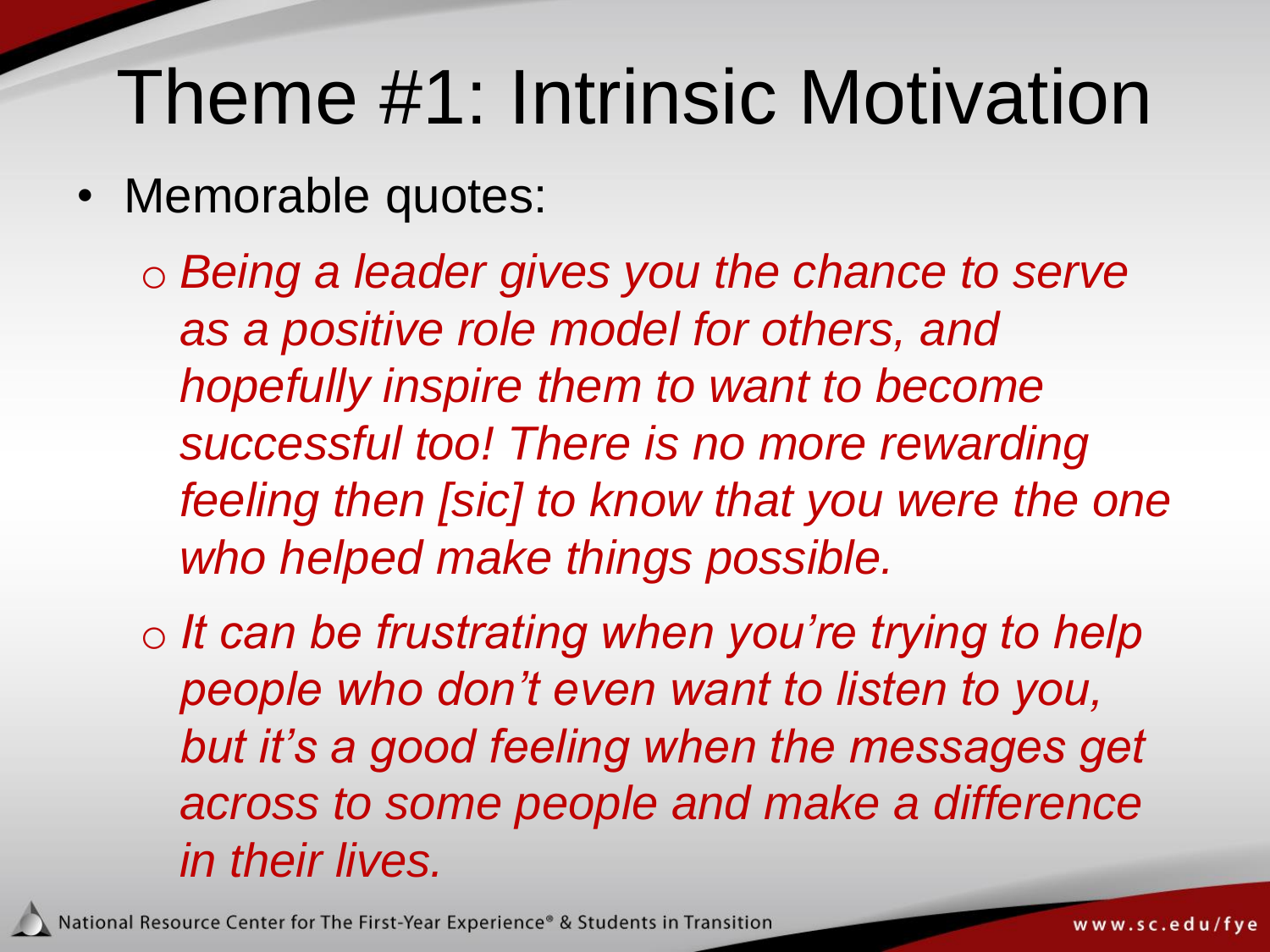#### Theme #2: Social Connections

- Increased networking opportunities as a result of PLE led to
	- o Camaraderie among fellow peer leaders
	- o Relationships formed with the students they led
	- o Relationships formed with faculty/staff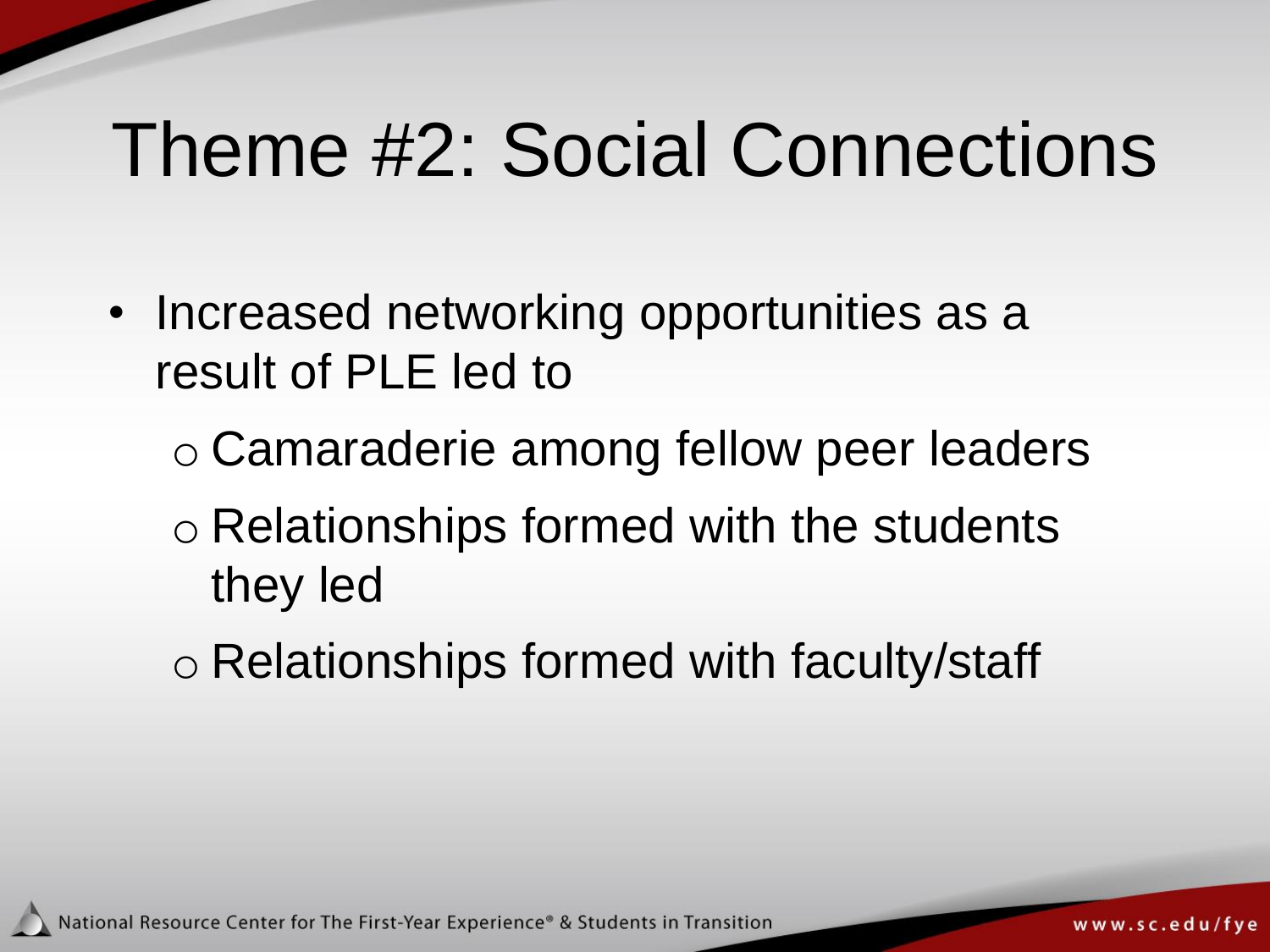#### Theme #2: Social Connections

- Many respondents also developed a greater appreciation of diversity as a result of working with students from a wide range of backgrounds.
- Memorable quote: *[Being a peer leader] allows me to interact with people of different races, ethnicities, religions/spiritual traditions, and socio-economic classes different from me.*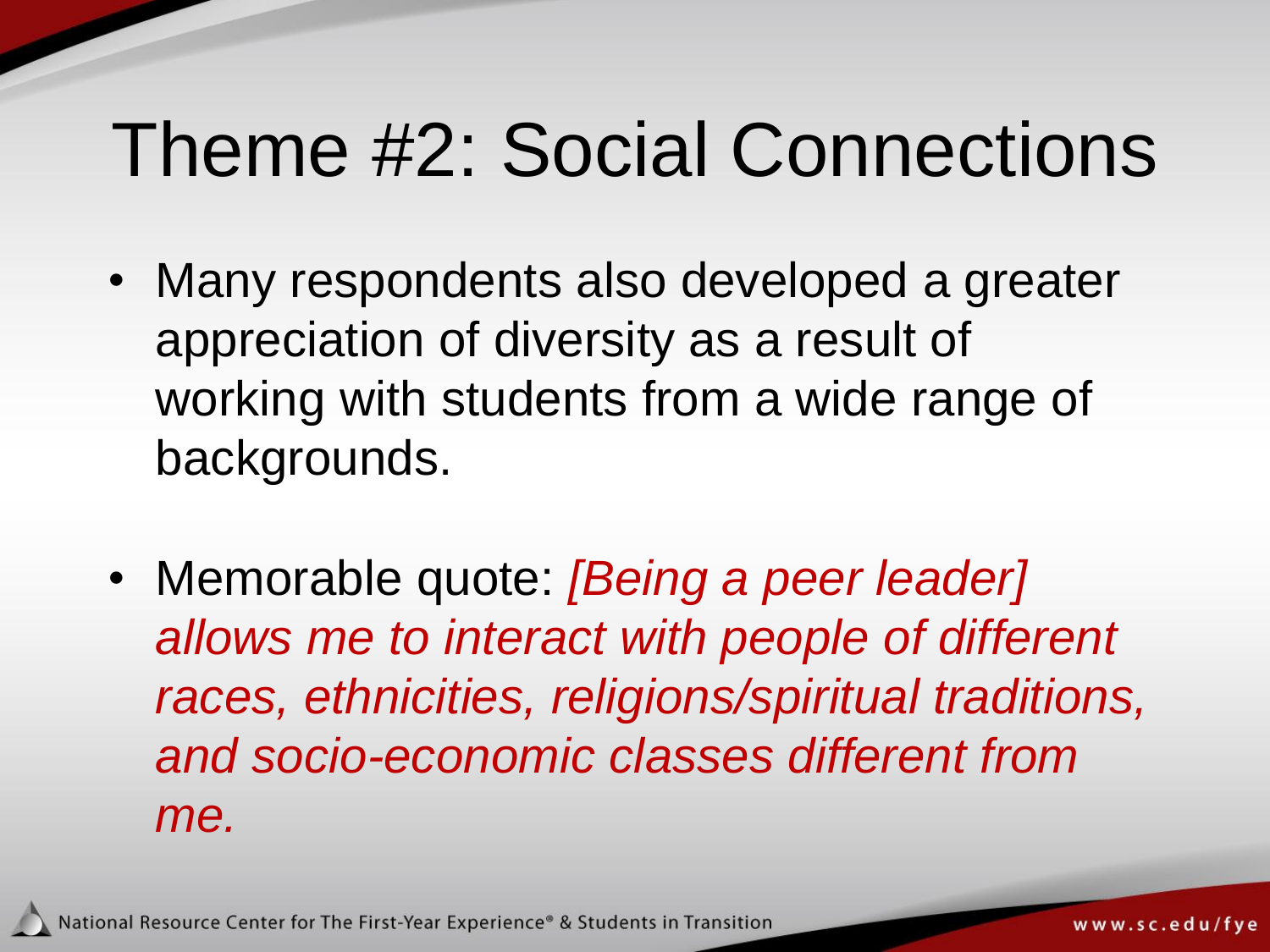### Theme #2: Social Connections

- PLE made many respondents more comfortable approaching and interacting with members of the faculty, staff, and administration at their institutions and developing close relationships with them.
- Memorable quote: *[Being a peer leader] has made it easier for me to talk to people that work for the university. It's made me able to ask questions instead of being afraid of what they would say.*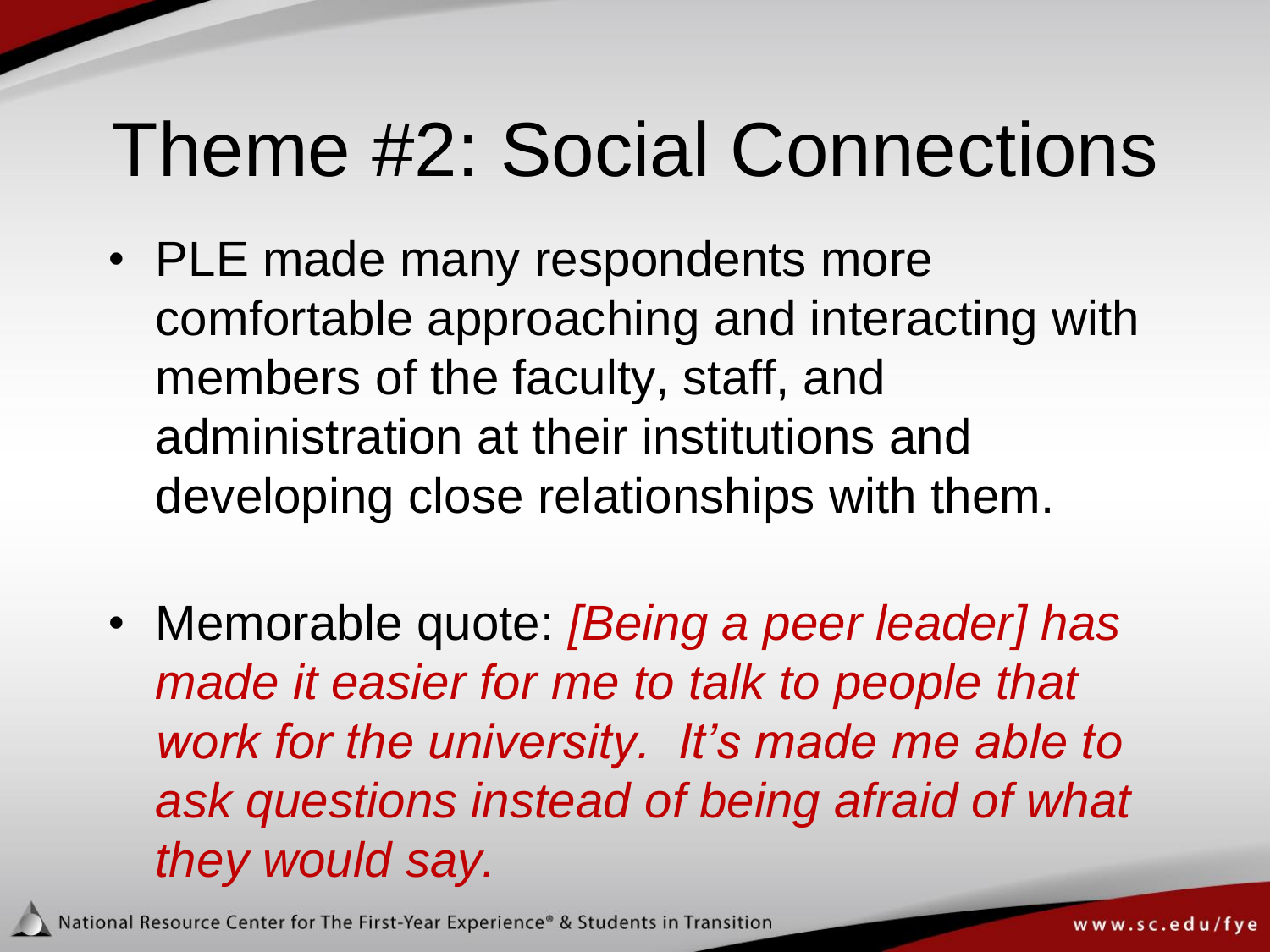### Theme #3: Personal Growth

- Respondents described how being a peer leader had bolstered their confidence in public speaking and/or their overall leadership ability.
- Memorable quote: *Peer leadership increases your communication skills dramatically… I just feel strongly about peer leadership because it boosts your confidence.*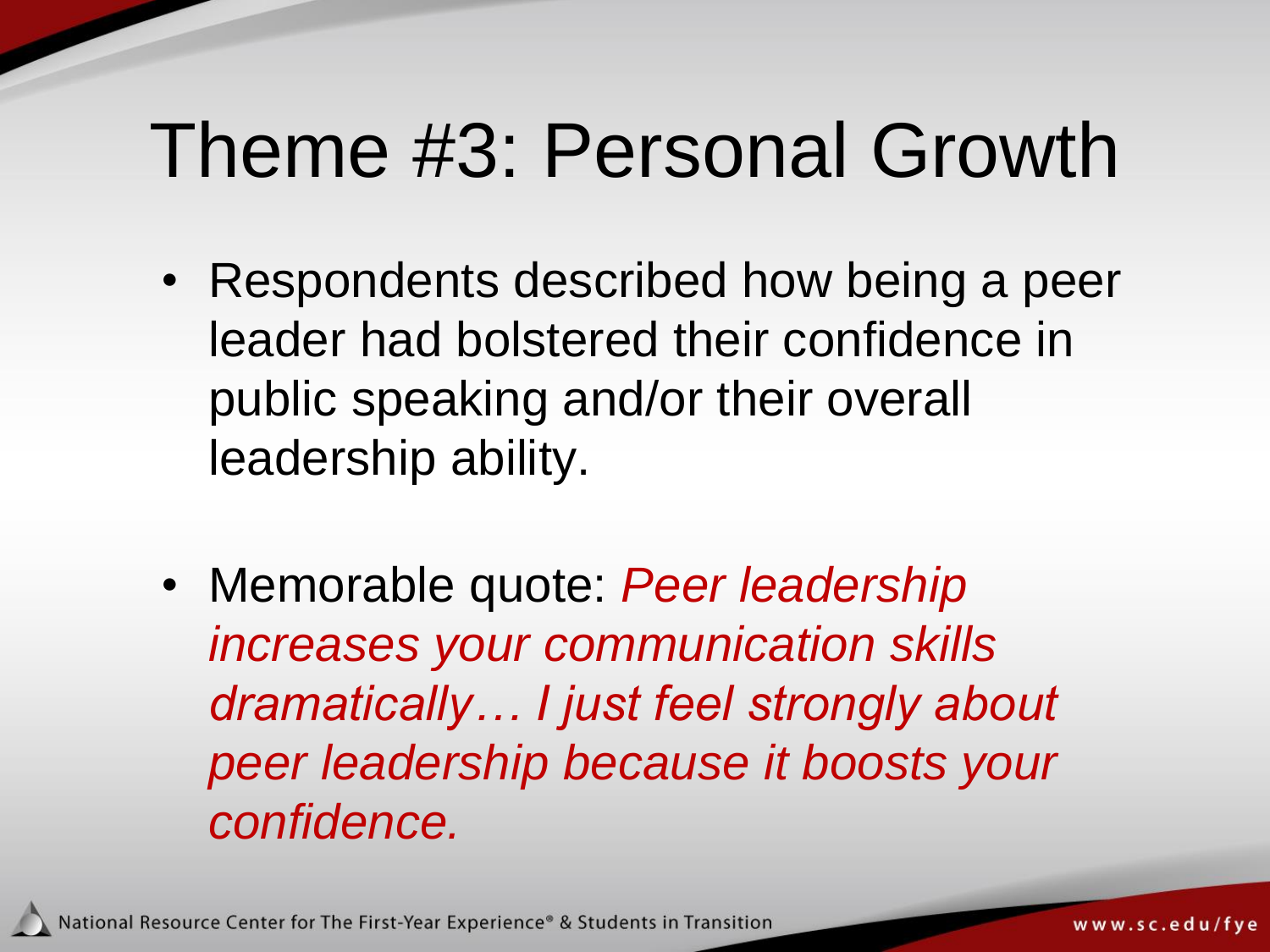#### Integration of Themes

• Memorable quote:

o *When I first got the job I was shy and unsure of myself a lot of the times but over the past almost two years I have grown and become more confident. I have learned to communicate effectively with people from different backgrounds. I have also had the opportunity to become close to faculty and staff that I work with. I feel more connected to campus and have enjoyed being there for freshmen students that are struggling with the college transition.*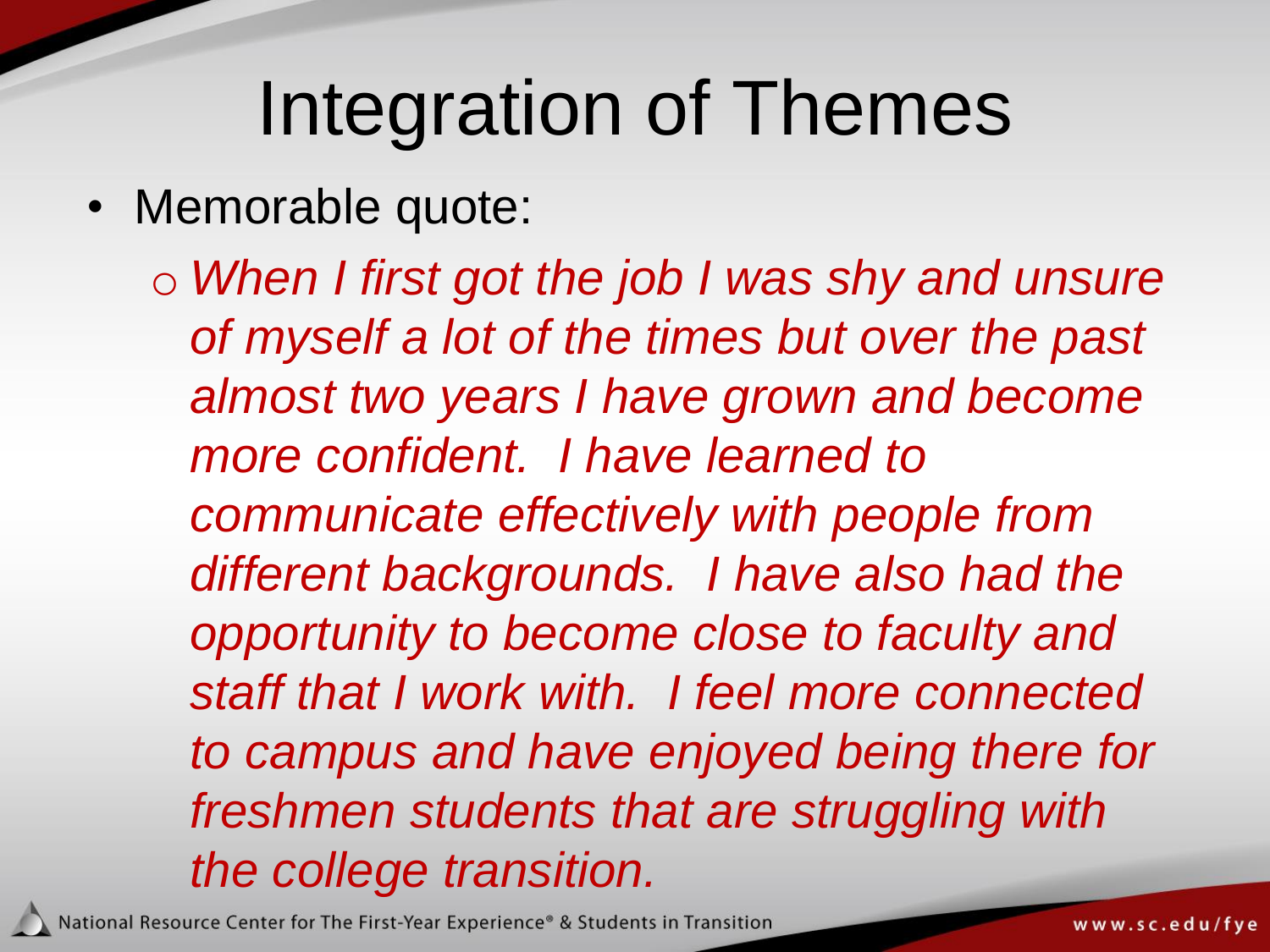### **Conclusions**

- PLEs and Academics
	- o Growth in the utilization of PLEs in academic roles
	- o PLEs reported the lowest levels of gains in academic development
	- o Those PLEs whose jobs were linked to major noted positive academic impact more often than those with jobs not linked to major
	- o PLEs in residence life positions most often reported time management difficulties negatively impacting academics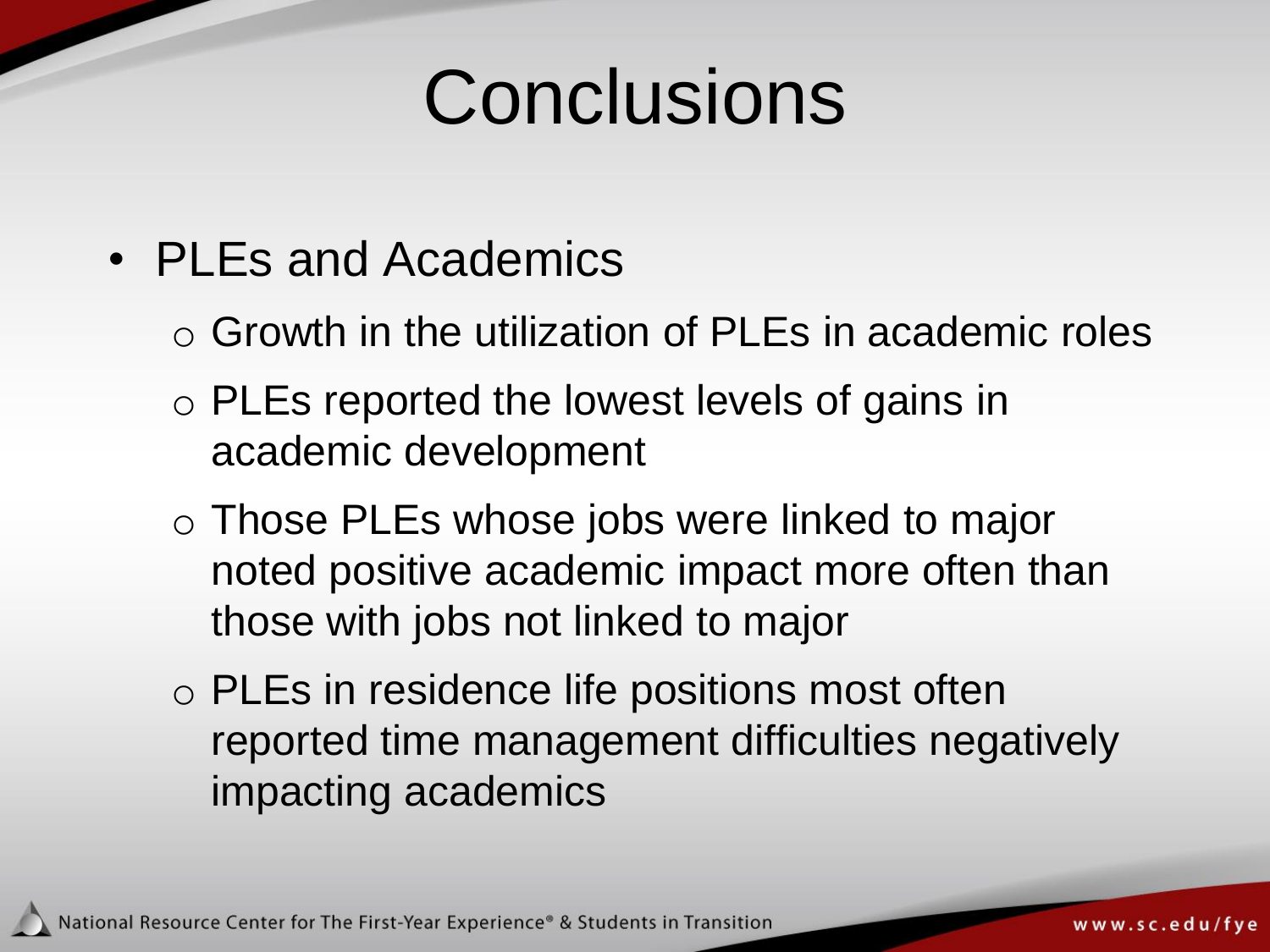### **Conclusions**

- PLEs reported impact on students they led, but also the impact of relationships with other PLEs as well as with faculty & staff
- Emerging areas for PLE involvement
- Provides some national context for the structure of the PLE
	- o Compensation
	- o Training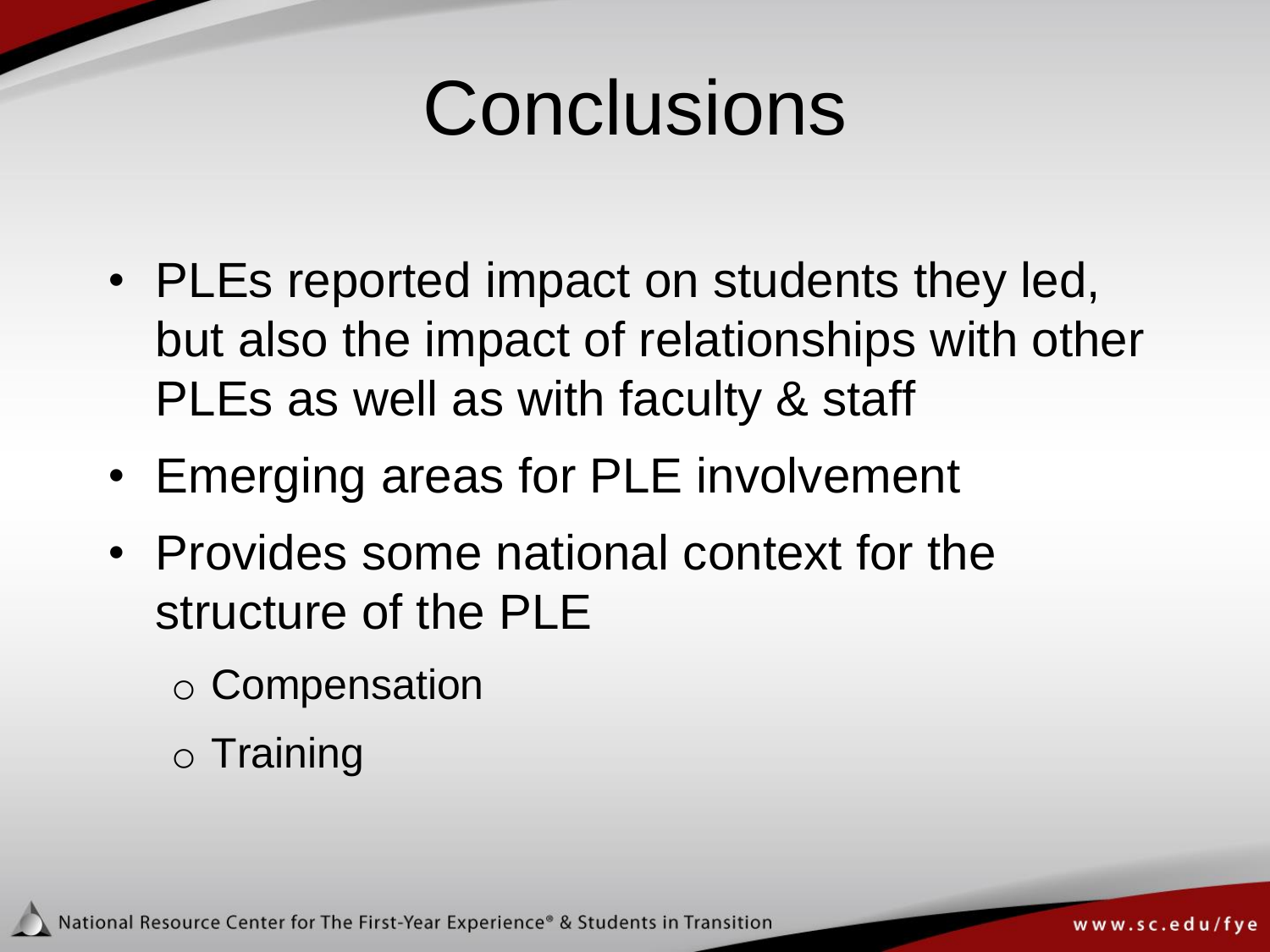### **Conclusions**

- Peer leaders perceive that the PLE has positive outcomes
	- o Self-rated development in skills
	- o Enhanced undergraduate experience
	- o Feeling "more connected to campus"
	- o Persistence/retention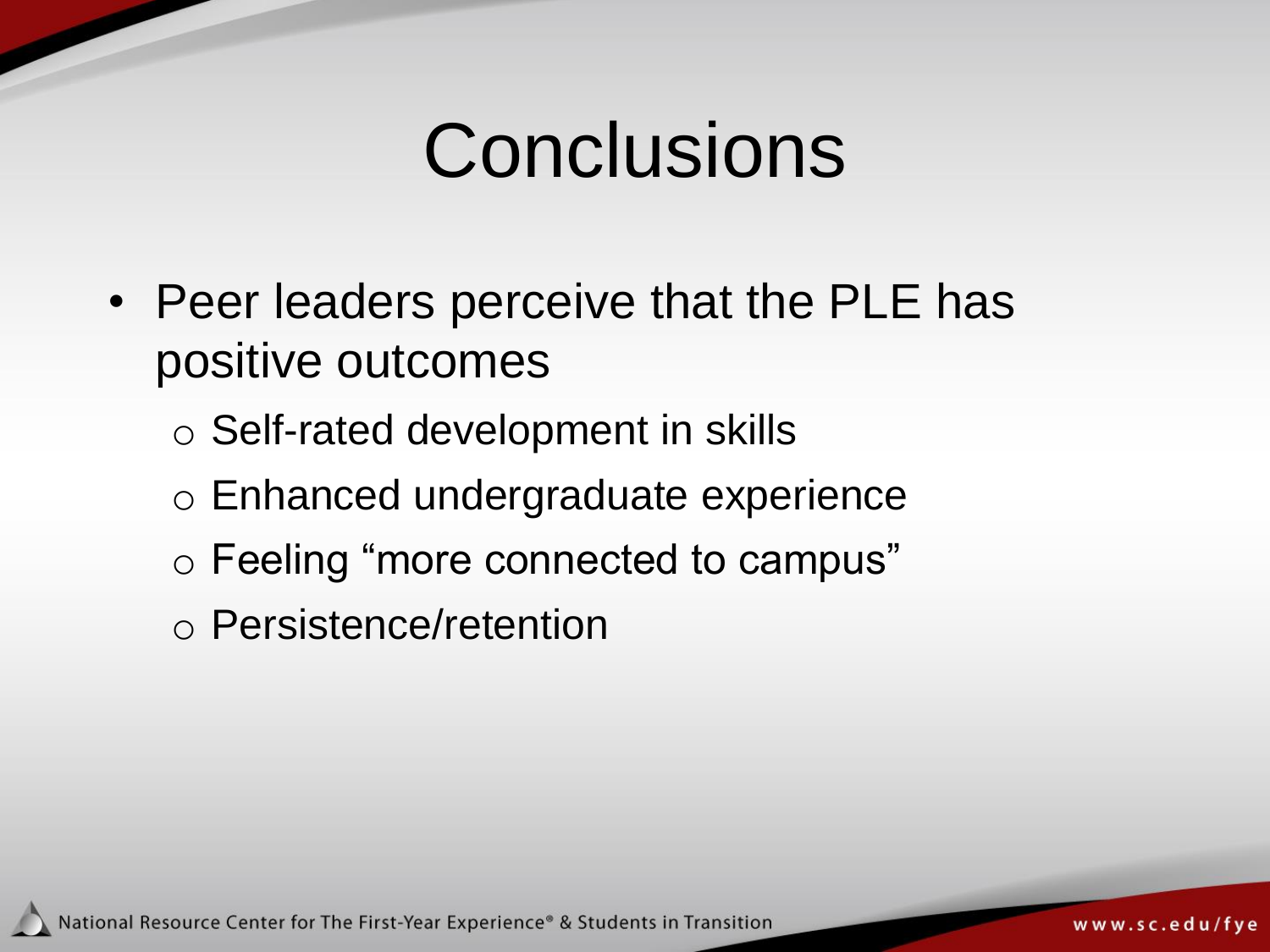## **Implications**

- Peer leadership is a valuable tool for:
	- Skill development in many areas
	- Leadership
	- Intercultural maturity
	- Faculty-student interaction
- Structure PLEs to :
	- Build upon positive networks among peer leaders
	- Integration of academic/career interest and PLE
- Retention/student success committees may be interested in studying how PLE encourage students to connect with/stay at their institutions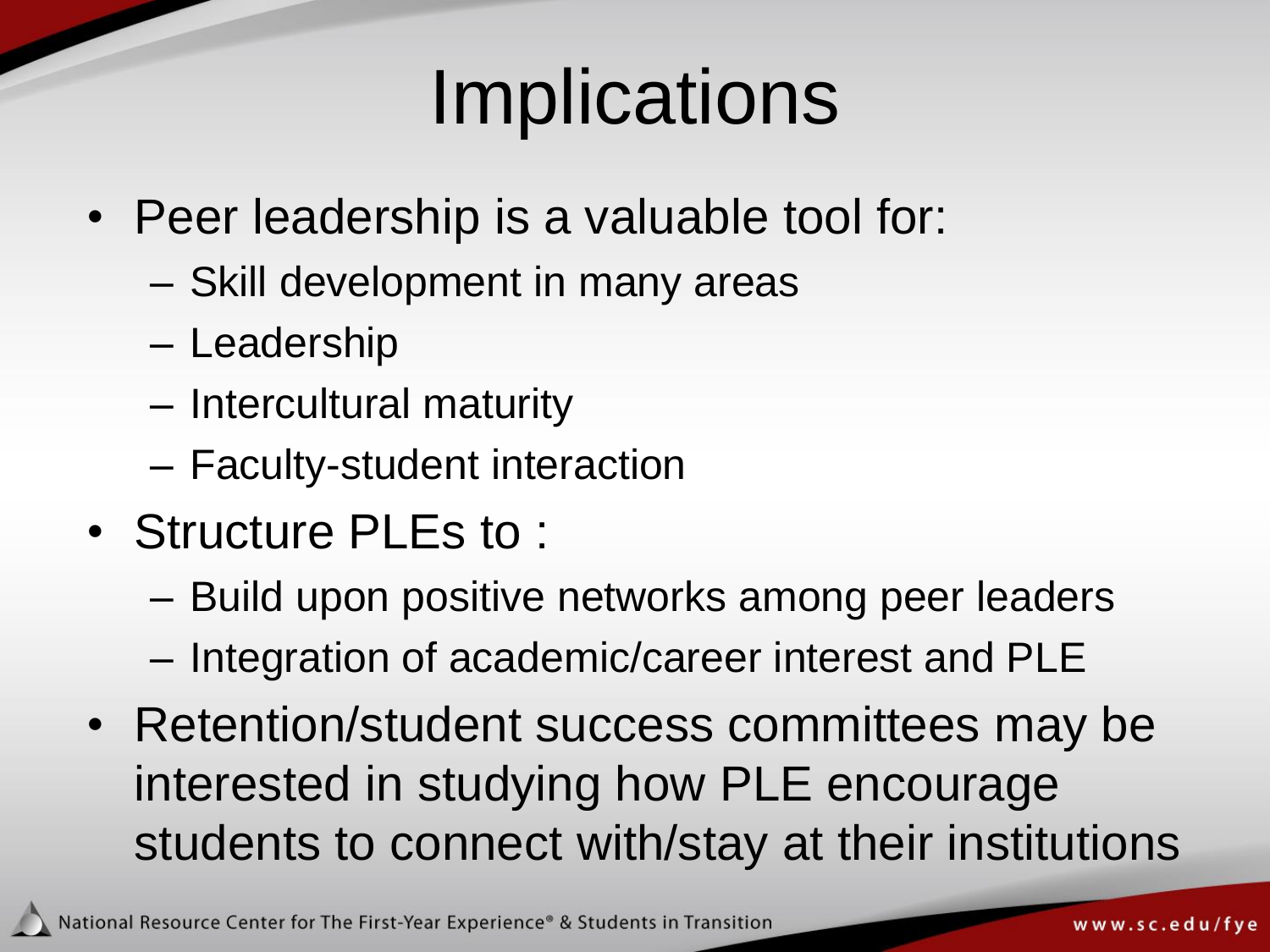# **Other Implications for Your Campus?**

## **Questions?**

National Resource Center for The First-Year Experience® & Students in Transition

www.sc.edu/fye